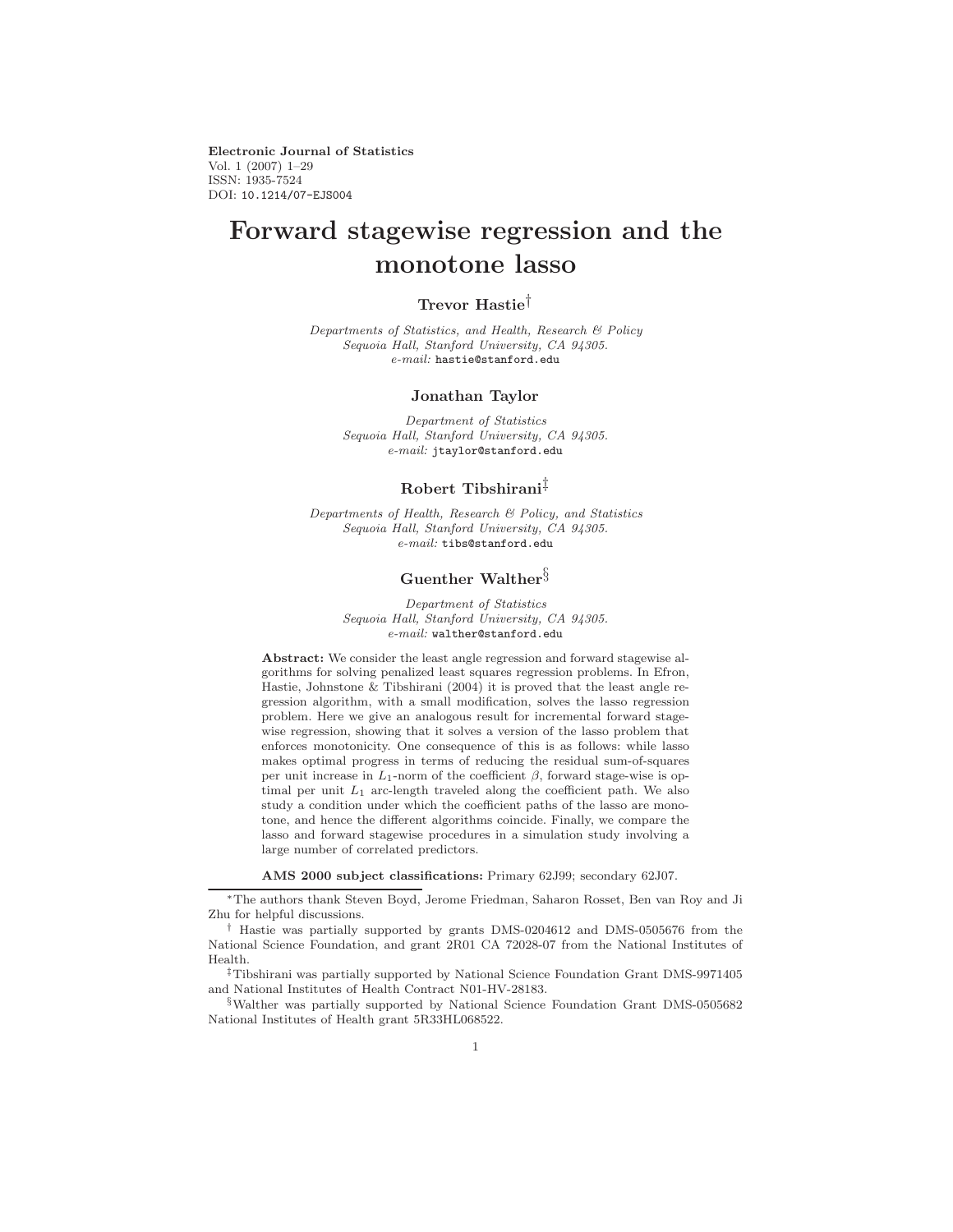**Keywords and phrases:** regression, lasso, stagewise.

Received March 2007.

#### **Contents**

| 3 Forward Stagewise and the Monotone Lasso 7             |  |
|----------------------------------------------------------|--|
| 4 Forward Stagewise for General Convex Loss Functions 15 |  |
|                                                          |  |
|                                                          |  |
| 7 Lasso versus Forward Stagewise: Which is Better?  21   |  |
|                                                          |  |
|                                                          |  |
|                                                          |  |
|                                                          |  |
|                                                          |  |

### **1. Introduction**

The lasso (Tibshirani 1996) is a method for regularizing a least squares regression. Suppose we have predictor measurements  $x_{ij}$ ,  $j = 1, 2, \ldots, p$  and an outcome measurement  $y_i$ , observed for cases  $i = 1, 2, \ldots N$ . The lasso fits a linear model

$$
f(x) = \beta_0 + \sum_{j=1}^{p} x_j \beta_j
$$
 (1)

by solving the optimization problem

$$
\min_{\beta} \sum_{i=1}^{N} \left( y_i - \beta_0 - \sum_{j=1}^{p} x_{ij} \beta_j \right)^2 \text{ subject to } \sum_{j=1}^{p} |\beta_j| \le s \tag{2}
$$

If the tuning parameter  $s \geq 0$  is large enough, this gives the ordinary least squares estimates. However, smaller values of s produce shrunken estimates  $\beta$ , often with many components equal to zero. Choosing s can be thought of as choosing the number of predictors to include in a regression model. Thus the lasso can select predictors like subset selection methods. However, since it is a smooth optimization problem, it is less variable than subset selection, and can be applied to much larger problems (large in  $p$ ). Chen, Donoho & Saunders (1998) developed related technology in the context of signal processing.

The criterion (2) leads to a quadratic programming problem for each s, and thus standard numerical-analysis methods can be used to solve it. Figure 1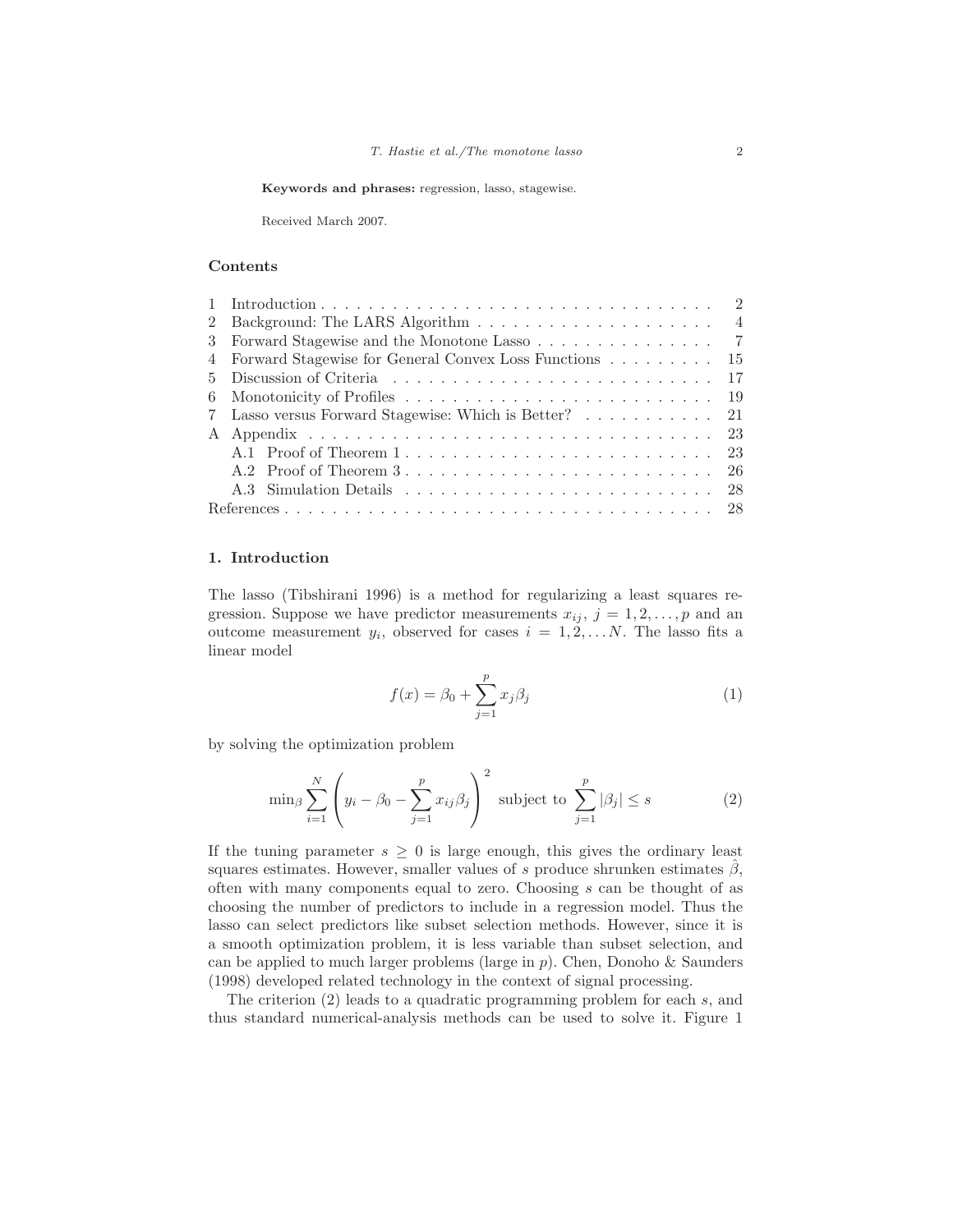

FIG 1. Coefficient profiles, simulated example. The  $L_1$  norm is computed on the standardized variables. The coefficients are given on their original scale, on which the details are more visible. The lasso starts to differ from LAR at the broken vertical line, when the gray coefficient passes through zero. Forward stagewise starts to differ from LAR and lasso at the dotted vertical line, where the gray coefficient goes flat instead of turning back towards zero.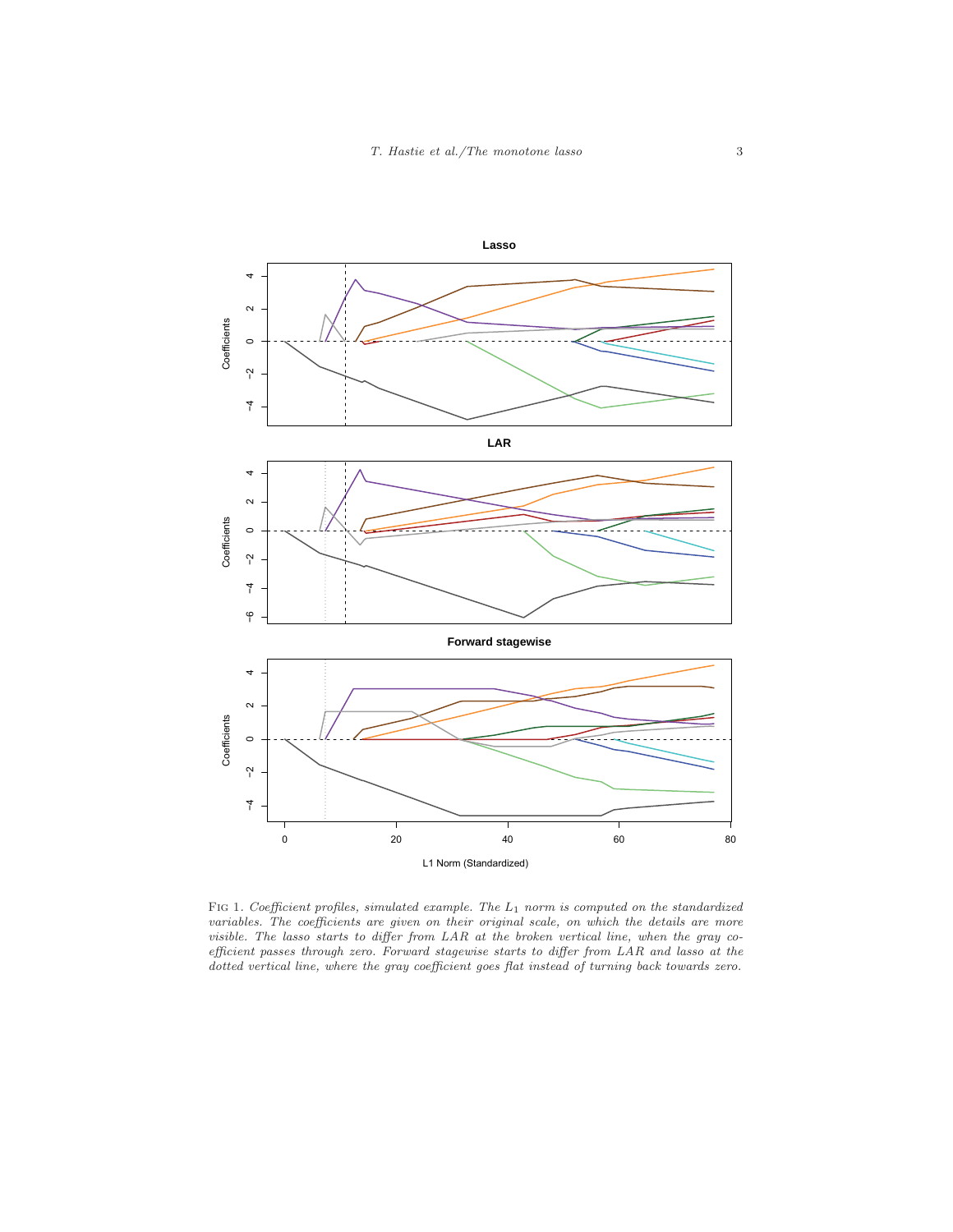shows an example, based on simulated data with 10 predictors (details of the data generation and model are given later). The top panel shows the coefficient profiles of the lasso solutions, as the bound  $s = \sum |\beta_i|$  is increased from 0 up to the point where the full least squares solutions are obtained (right end of figure).

Notice the piecewise linear nature of the lasso profiles. Efron et al. (2004) exploited this fact to derive a simple algorithm — least angle regression — for simultaneously solving the entire set of lasso problems (all values of s). This work was motivated by an observation in Hastie, Tibshirani & Friedman (2001, Section 10.12.2) that the lasso profile bore a striking similarity to the coefficient profile produced by a version of boosting for linear models, which they named the *incremental forward stagewise* algorithm (hereafter  $\text{FS}_{\epsilon}$ ).

This  $FS_{\epsilon}$  algorithm (see Algorithm 1) creates a coefficient profile as follows: at each step it increments the coefficient of that variable most correlated with the current residuals by an amount  $\pm \epsilon$ , with the sign determined by the sign of the correlation. Efron et al. (2004) in fact considered the limiting version of this algorithm, with  $\epsilon \downarrow 0$ , which also has piecewise linear coefficient paths. We refer to this as the *infinitesimal forward stagewise* algorithm, hereafter  $FS_0$  or simply forward stagewise. Efron et al. (2004) showed that under certain conditions, this  $FS<sub>0</sub>$  path is identical to the lasso path. However, for most problems they are different (e.g. Figure 1), and sometimes strikingly so (Figure 7). The  $FS_0$  paths are much smoother than the lasso paths.

The primary result in this paper is the characterization of  $FS_0$  as a monotone version of the lasso, in a sense to be described in Section 3. As such, it is a more restricted version of the lasso, and hence the additional smoothness. Because of the monotonicity, the criterion cannot be defined pointwise (as lasso can), but instead defines the entire path via a differential equation.

In Section 4 we generalize this characterization to loss functions other than squared error. Section 5 considers other candidate criteria, and Section 6 examines conditions under which the lasso and  $FS_0$  are the same. Section 7 compares the two procedures in a simulation study. Some proofs are given in the Appendix.

#### **2. Background: The LARS Algorithm**

Hastie et al. (2001) showed that the solution path for the lasso is strikingly similar to that of a simplified version of "boosting". Boosting is an adaptive, non-linear, function-fitting method that has received much attention in the past ten years (Schapire & Freund 1997, Schapire, Freund, Bartlett & Lee 1998, Friedman, Hastie & Tibshirani 2000). In modern versions of boosting, the set of "variables" is a large space of binary trees, which are selected, shrunk, and added to the current model. In their simplification, Hastie et al. (2001) replaced boosted trees by an incremental forward stagewise algorithm for linear regression, reproduced here as Algorithm 1.

The Least Angle Regression algorithm (LAR, see Algorithm 2) of Efron et al. (2004) was initially intended as the limiting version  $\text{FS}_0$  of  $\text{FS}_\epsilon$ . As we explain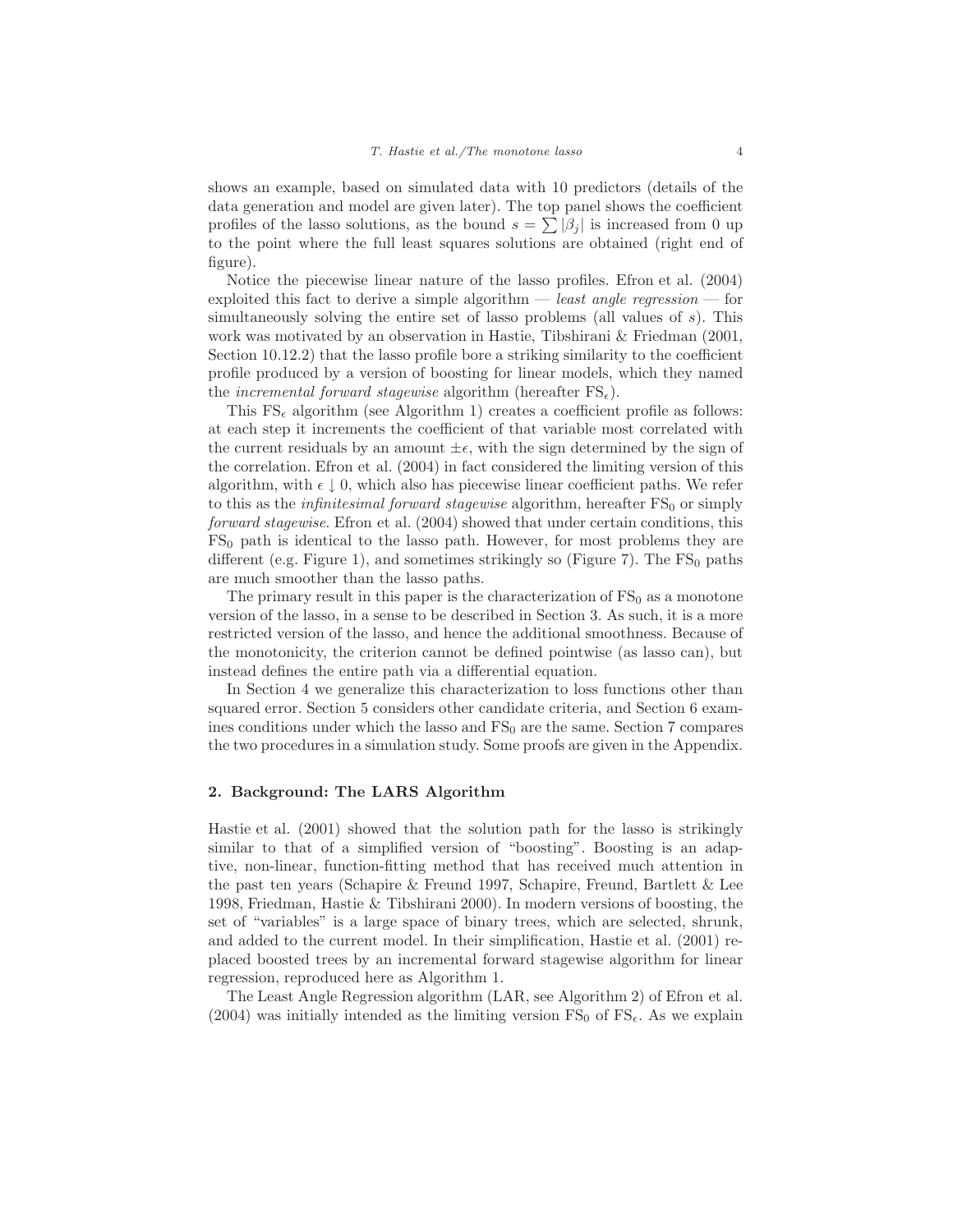ALGORITHM 1. Incremental Forward Stagewise Regression:  $FS_{\epsilon}$ 

- 1. Start with  $\mathbf{r} = \mathbf{y} \bar{\mathbf{y}}, \beta_1, \beta_2, \dots \beta_p = 0.$
- 2. Find the predictor  $\mathbf{x}_j$  most correlated with **r**.
- 3. Update  $\beta_i \leftarrow \beta_i + \delta_i$ , where  $\delta_i = \epsilon \cdot \text{sign}[\text{corr}(\mathbf{r}, \mathbf{x}_i)]$ ;
- 4. Update  $\mathbf{r} \leftarrow \mathbf{r} \delta_i \mathbf{x}_i$ , and repeat steps 2 and 3 until no predictor has any correlation with **r**.

below, LAR is different from both  $FS_0$  and lasso, but both can be obtained through simple modifications. The bottom panel of Figure 1 shows the coefficient profiles of  $FS_0$ . Notice that they are similar to lasso and LAR, but tend to be smoother.<sup>1</sup>

LAR is a kind of "democratic" alternative to a version of the commonly used forward-stepwise regression algorithm. Forward-stepwise regression starts with all coefficients equal to zero, and then builds a sequence of models by successively including one variable at a time, and updating the least-squares fit. The version we consider here enters at each stage the variable most correlated with the residuals.<sup>2</sup> This process is repeated until all  $p$  predictors have been entered, or the residuals are zero.

LAR uses a similar strategy, but only enters "as much" of a predictor as it "deserves": the coefficient of the predictor is increased only up to the point where some other predictor has as much correlation with the current residual. This new predictor is entered, and the process is continued. Algorithm 2 gives more details.

Algorithm 2. LARS: Least Angle Regression

- 1. Standardize the predictors to have mean zero and variance 1. Start with the residual  $\mathbf{r} = \mathbf{y} - \bar{\mathbf{y}}, \beta_1, \beta_2, \ldots \beta_p = 0.$
- 2. Find the predictor  $\mathbf{x}_i$  most correlated with **r**.
- 3. Move  $\beta_j$  from 0 towards its least-squares coefficient  $\langle \mathbf{x}_j, \mathbf{r} \rangle$ , until some other competitor  $\mathbf{x}_k$  has as much correlation with the current residual as does  $\mathbf{x}_i$ .
- 4. Move  $(\beta_i, \beta_k)$  in the direction defined by their joint least squares coefficient of the current residual on  $(\mathbf{x}_j, \mathbf{x}_k)$ , until some other competitor  $\mathbf{x}_l$  has as much correlation with the current residual.
- 5. Continue in this way until all  $p$  predictors have been entered. After  $p$  steps, we arrive at the full least-squares solution.

The profiles for LAR are shown in the middle panel of Figure 1. They look

<sup>&</sup>lt;sup>1</sup>The name "LARS", derived from least angle regression and lasso, is the name we have given to our algorithm that implements LAR, lasso and  $FS<sub>0</sub>$ .<br><sup>2</sup>This can differ from the more traditional version, which includes the variable that leads

to the largest drop in residual sum-of-squares.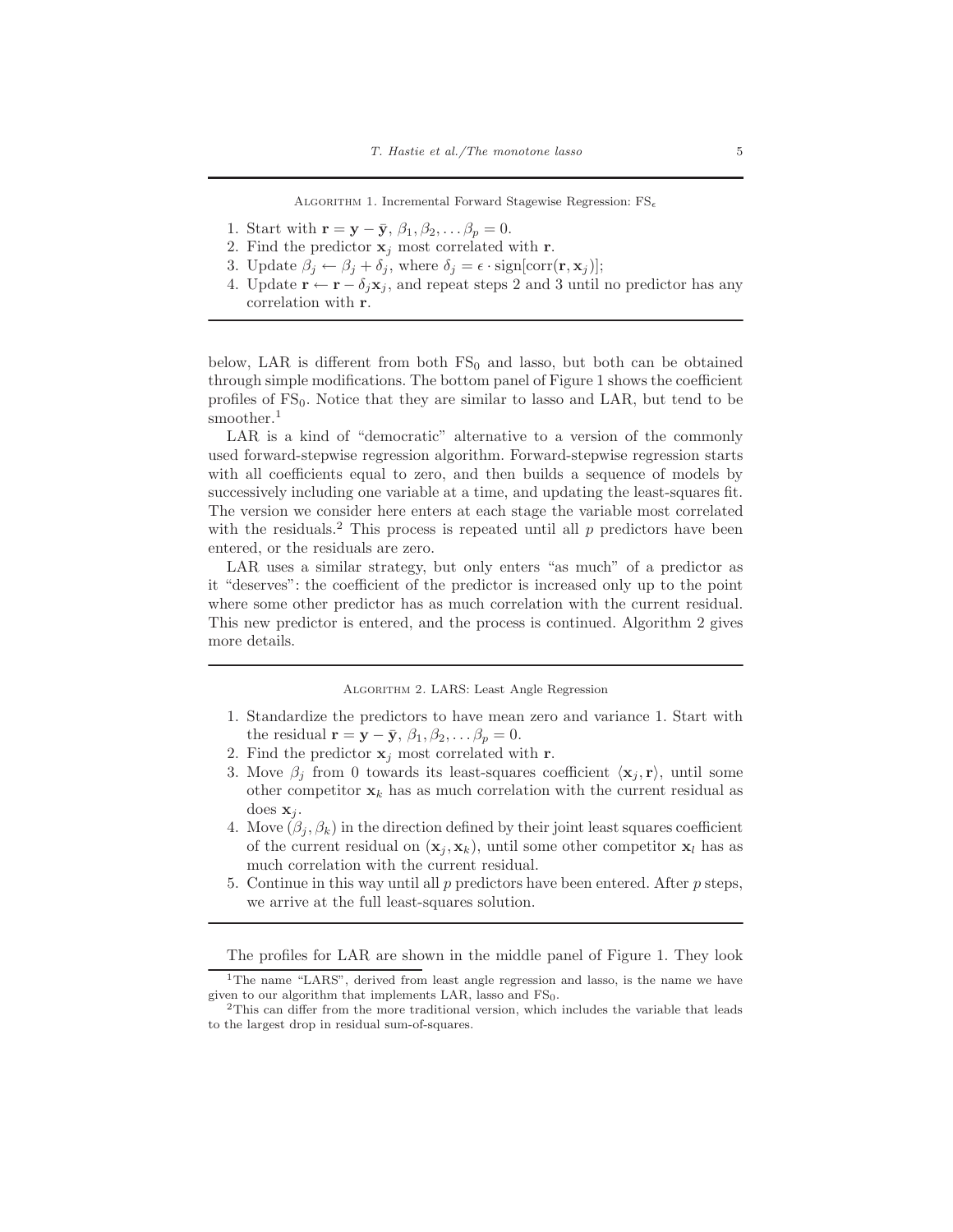similar to the lasso solutions, especially in the beginning. The first discrepancy is at the place marked by a vertical broken line in the lasso profiles. The LAR profile passes through zero at this point, while the lasso profile hits zero, and stays there. This similarity is no coincidence. It turns out that with one modification, the LAR procedure exactly produces the set of lasso solutions for all s. The modification needed is as follows:

## **Algorithm 2a** LARS: lasso Modification.

5a. If a non-zero coefficient hits zero, drop it from the active set and recompute the current joint least squares direction.

The LARS(lasso) algorithm is extremely efficient, requiring the same order of computation as that of a single least squares fit using the p predictors. Least angle regression always takes  $p$  steps to get to the full least squares estimates. The lasso path can have more than  $p$  steps, although the two are often quite similar. Algorithm 2a is an efficient way of computing the solution to any lasso problem, especially when  $N \ll p$  (Donoho & Tsaig 2006). Osborne, Presnell & Turlach (2000) also discovered a piecewise-linear path for computing the lasso, which they called a homotopy algorithm.

Efron et al. (2004) showed that another variant of the LAR algorithm gives  $FS_0$ ; see also Theorem 1 on page 10. Suppose we have reached a point when a variable enters the active set A; all variables  $\mathbf{x}_j, j \in \mathcal{A}$  have correlation equal in magnitude with the current residual **r**. Then the new LAR direction is defined by the least-squares fit of **r** on  $X_A$ . The modification needed to achieve  $FS_0$ replaces this by a type of non-negative least squares direction.

# **Algorithm 2b** LARS:  $FS_0$  Modification.

4. Find the new direction by solving the constrained least squares problem

 $\min_b ||\mathbf{r} - \mathbf{X}_{\mathcal{A}}b||_2^2$  subject to  $b_j s_j \geq 0, j \in \mathcal{A}$ ,

where  $s_j$  is the sign of  $\langle \mathbf{x}_j, \mathbf{r} \rangle$ .

In summary, we see that the forward stagewise and LAR algorithms "nearly" solve the  $L_1$ -penalized regression problem. It is natural to ask: what problems

The constraints arise from the fact that in step 3 of the incremental forward stagewise procedure, the coefficient of each predictor is increased in the direction of its correlation with the current residual. In Figure 1 LAR and  $FS<sub>0</sub>$  start to differ (vertical dotted line) when the third variable enters A.

The top left panel of Figure 3 on page 12 shows the residual sum of squares (RSS) for each of the three procedures, as a function of the  $L_1$  norm of the coefficient vector. As expected, the lasso curve lies below the other two, because it decreases the RSS the fastest per unit increase in  $L_1$  norm. The right panel plots RSS against the  $L_1$  arc-length of the coefficient profile; here FS<sub>0</sub> wins a point we enlarge on in the next section.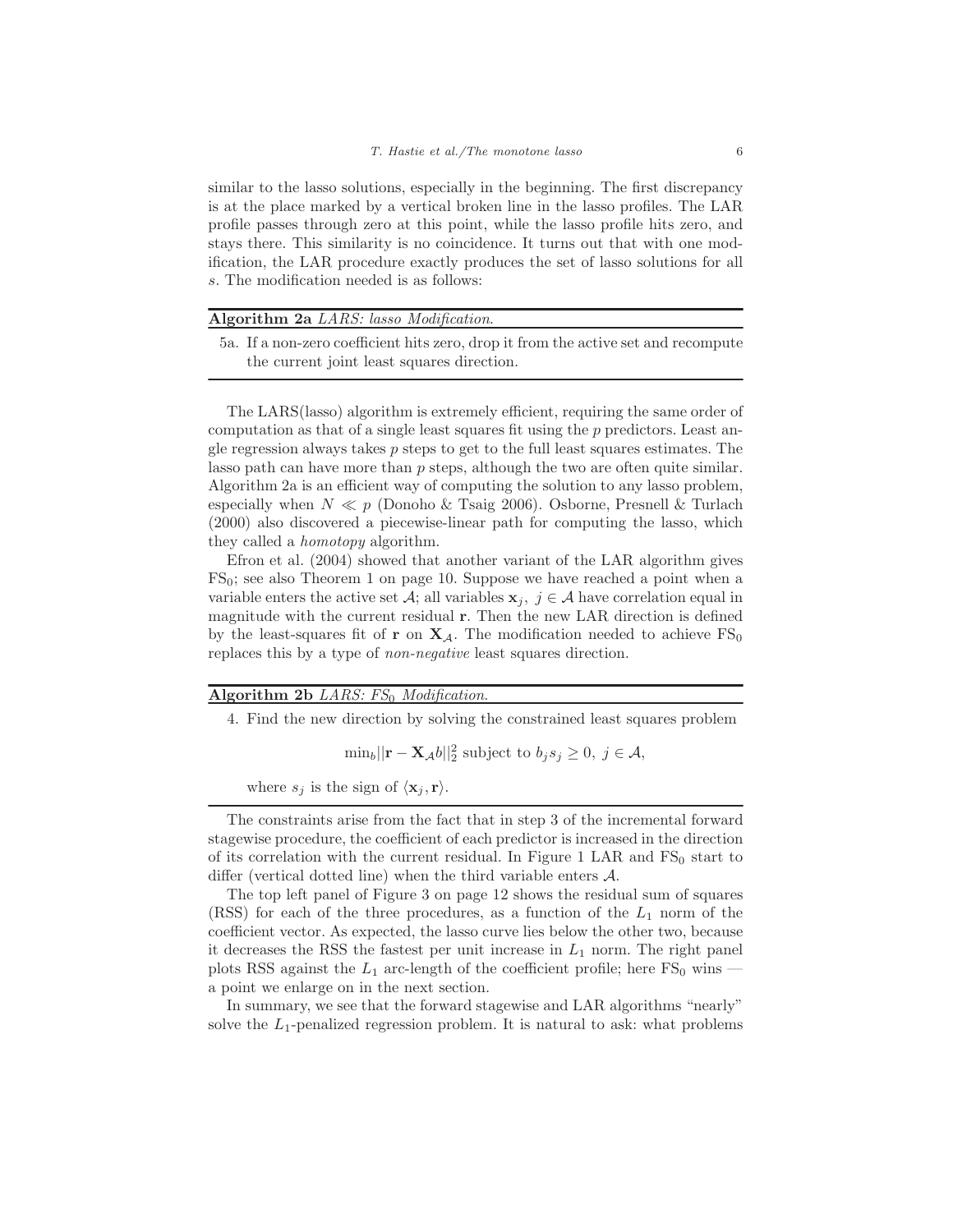are the forward stagewise and LAR algorithms solving? Keith Knight asked that question in the discussion of Efron et al. (2004).

We provide some answers to the first question in this paper. We make three main contributions:

- we characterize forward stagewise as a monotone version of the lasso, in an extended space of variables consisting of each variable and its negative.
- we study a condition under which the profiles of all three methods are monotone, and hence the three methods coincide.
- we compare the lasso and forward stagewise procedures in a simulation study involving a large number of correlated predictors.

#### **3. Forward Stagewise and the Monotone Lasso**

In this section we consider an expanded representation of the lasso problem which facilitates a clearer understanding of the forward stagewise procedure. For each predictor  $x_j$ , we include its *negative* version  $-x_j$ , resulting in an expanded data set with 2p predictors. In matrix notation we create an expanded data matrix  $X = [X : -X]$ . In this framework the lasso problem becomes

$$
= \min_{\beta_0, \beta_j^+, \beta_j^-} \sum_{i=1}^n \left( y_i - \beta_0 - \left[ \sum_{j=1}^p x_{ij} \beta_j^+ - \sum_{j=1}^p x_{ij} \beta_j^- \right] \right)^2 \qquad (3)
$$
  
subject to  $\beta_j^+, \beta_j^- \ge 0$   $\forall j$  and  $\sum_{j=1}^p (\beta_j^+ + \beta_j^-) \le s$ 

In what follows we will sometimes suppress the constant term  $\beta_0$ , which can always be removed once and for all by centering all the variables. Since each value of the bound s characterizes a solution, we can use s to index the solution  $\beta(s)$ ; whenever the constraint is active, the solution satisfies  $||\beta(s)||_1 = s$ , and we say the solution profile is parametrized by  $L_1$ -norm. Problem (3) is equivalent to a standard representation for solving the lasso problem by quadratic programming, and the KKT conditions ensure that at most one of  $\hat{\beta}_i^+$  and  $\hat{\beta}_i^$ are greater than zero at the same time. Hence by augmenting the data with the negative of the variables, the *positive* lasso in the enlarged space is equivalent to the original lasso problem. Figure 2 (top pair of panels) shows the coefficient paths of the positive and negative variables for the lasso solution in Figure 1.

In the lower pair of plots, an additional constraint is imposed on this sequence of lasso problems: the coefficient paths are constrained to be monotone nondecreasing. These monotone paths are exactly equivalent to the paths of the forward-stagewise algorithm. By this we mean that the collapsed versions of the paths (subtracting the coefficients for the negative versions of the variables, from the corresponding coefficients for the positive versions) are exactly the forward-stagewise paths in the lower panel in Figure 1.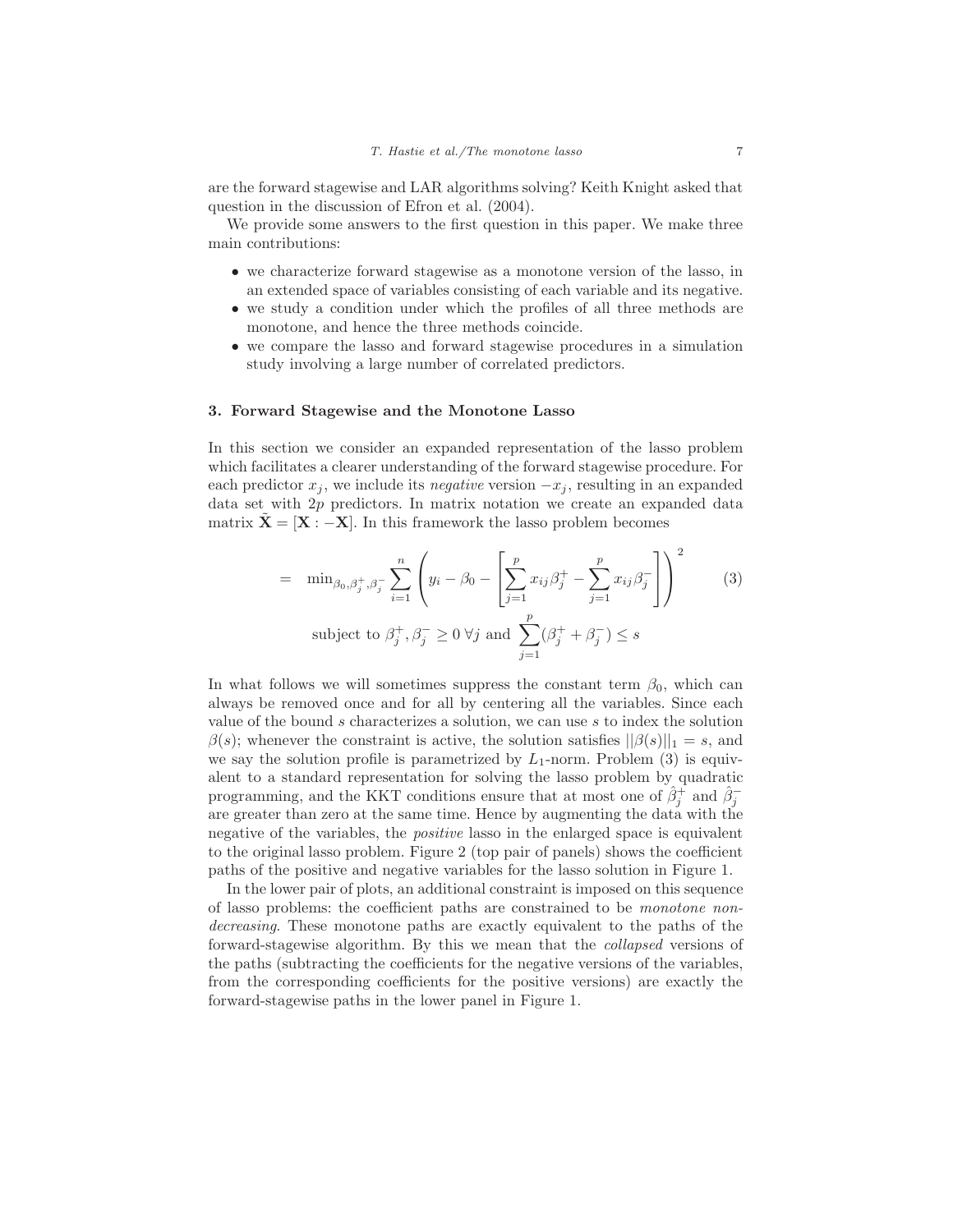This leads us to characterize the forward-stagewise algorithm as a monotone version of the lasso. These extra restrictions are an additional form of regularization, leading to smoother coefficient profiles.

This expanded space of variables creates a more natural analog of boosting, which operates in a large dictionary of binary trees. For every tree, its negative is also available.<sup>3</sup> In the expanded space the equivalent of Algorithm 1 is given in Algorithm 3. It is obvious that Algorithm 3 generates monotone coefficient

Algorithm 3. Monotone Incremental Forward Stagewise Regression

- 1. Start with  $\mathbf{r} = \mathbf{y} \bar{\mathbf{y}}, \beta_1, \beta_2, \ldots \beta_{2p} = 0.$
- 2. Find the predictor  $\tilde{\mathbf{x}}_j$  most positively correlated with **r**.
- 3. Update  $\beta_i \leftarrow \beta_i + \epsilon$ .
- 4. Update  $\mathbf{r} \leftarrow \mathbf{r} \epsilon \tilde{\mathbf{x}}_j$ , and repeat steps 2 and 3 until no predictor has any correlation with **r**.

paths, indexed by the number of steps m, or the total distance stepped  $t = m \cdot \epsilon$ . Drawing on the results of Efron et al. (2004), we show in Theorem 1 that the limit as  $\epsilon \downarrow 0$  leads exactly to the monotone representation as in Figure 2. First we define the notion of  $L_1$  arc-length.

**Definition 1.** Suppose  $\beta(t)$  is a one-dimensional differentiable curve in  $t \geq 0$ , with  $\beta(0) = 0$ . The  $L_1$  arc-length of  $\beta(t)$  in  $[0, t]$  is given by

$$
TV(\beta, t) = \int_0^t ||\dot{\beta}(s)||_1 ds,
$$
\n(4)

where  $\dot{\beta}(s) = \partial \beta(s)/\partial s$ .

We have named the arc-length "TV" for *total-variation*; the  $L_1$  arc-length of  $\beta(t)$  up to time t is the sum of total variation measures for each of its coordinate functions, and is a measure of roughness of the curve.

For a piecewise-differentiable continuous curve, the arc-length is the sum of the arc-lengths of the differentiable pieces. The following lemma is easily proved:

**Lemma 1.** If the coordinates of  $\beta(t)$  are monotone and piecewise differentiable in t, then  $TV(\beta, t) = ||\beta(t)||_1$ .

Hence the arc-length and  $L_1$  norm for a monotone coefficient profile are the same.

Although it is convenient to use this expanded representation  $\tilde{\mathbf{X}}$ , we can always collapse to the original representation **X**. The coefficients in the original representation are simply the paired differences  $\beta_j(t) = \beta_i^+(t) - \beta_i^-(t)$ . Note that

<sup>&</sup>lt;sup>3</sup>We can think of a tree as a variable; the N values are obtained by passing the training data down to the terminal nodes.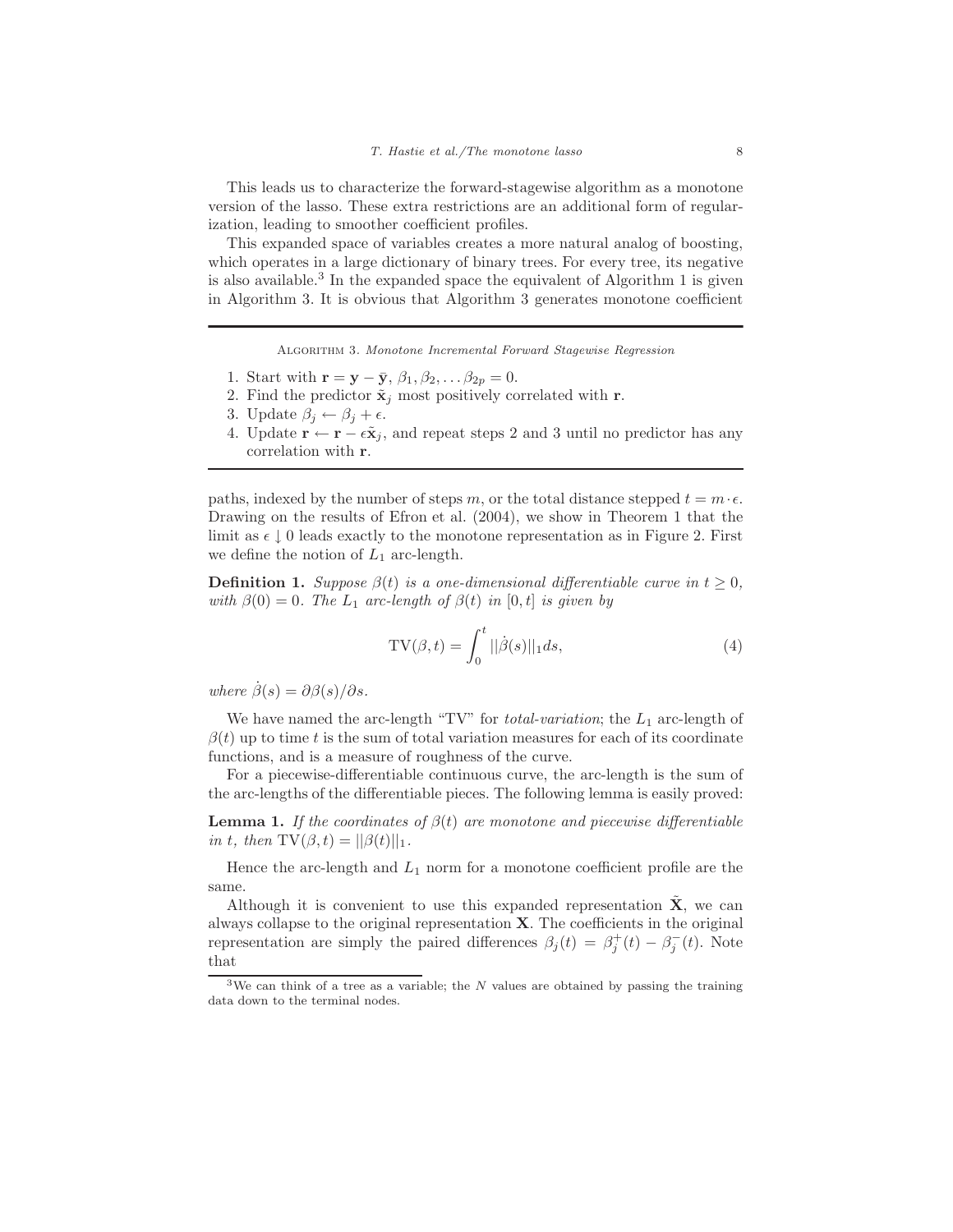

FIG 2. Expanded coefficient profiles, simulated example. The  $L_1$  norm is computed on the standardized variables. The coefficients are given on their original scale, on which the details are more visible.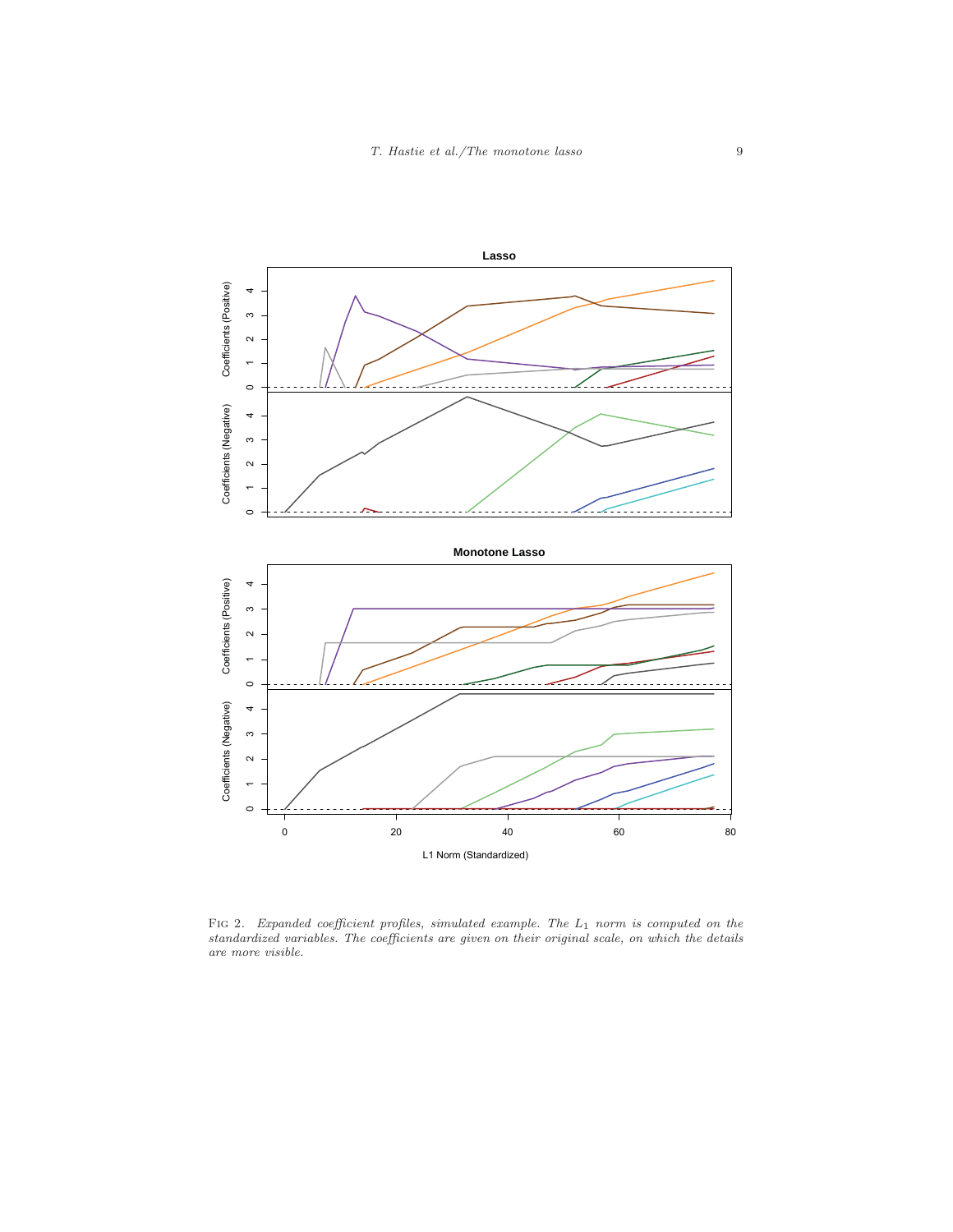- The  $L_1$  norm for the lasso coefficients is the same in either representation, since only one coefficient in each pair is non-zero at a time (see the proof for part 1 of Theorem 1).
- The  $L_1$  arc-length for  $FS_0$  is the  $L_1$  norm in the expanded representation, and is equal to the  $L_1$  arc-length in the original representation. This is NOT the same as the  $L_1$  norm in the original representation.

Every point along the lasso path is the solution to a convex optimization problem. Unfortunately, the monotonicity restriction of the forward stagewise path appears to preclude such a succinct characterization. Alternatively, we can show that the lasso path is the solution to a differential equation, which characterizes the path in terms of a series of optimal moves. We then show that the forward stagewise path is the solution to a closely related differential equation, which restricts these optimal moves to be monotone. In the remainder of this section:

- we characterize the forward stagewise path in terms of a sequence of monotone moves, and compare these moves to the less restrictive moves of the lasso (Theorem 1);
- this leads us to define the *monotone* lasso a path defined by a differential equation — with the derivatives giving the move directions from the current position (Definitions 2–3). The lasso can also be characterized as a solution to a related differential equation;
- we show that the monotone lasso is locally optimal in terms of  $arc-length$  it makes the optimal move per unit increase in arc-length of the coefficient profile. The lasso makes the optimal move per unit increase in the  $L_1$  norm of the coefficients (Theorem 2);
- we show that the forward stagewise algorithm computes the solution to the monotone lasso criterion. (Proposition 1).

We then generalize these results for other loss functions in Section 4.

**Theorem 1.** Let  $\beta^0 \in \mathbb{R}^{2p}$  be a point either on the lasso or forward stagewise path in the expanded-variable space, and let  $A$  be the active set of variables achieving the maximal correlation with the current residual  $\mathbf{r} = \mathbf{y} - \tilde{\mathbf{X}}\beta^0$ .

- 1. The lasso coefficients move in a direction given by the coefficients of the least squares fit of  $X_A$  on **r**.
- 2. The forward stagewise coefficients move in a direction given by the coefficients of the non-negative least squares fit of  $X_A$  on **r**.

In either case only the coefficients in A change, and this fixed direction is pursued until the first of the following events occurs:

- (a) a variable not in  $A$  attains the maximal correlation and joins  $A$ ;
- (b) The coefficient of a variable in the active set reaches 0, at which point it leaves A (lasso only);
- $(c)$  the residuals match those of the unrestricted least squares fit.

When  $(a)$  or  $(b)$  occur, the direction is recomputed.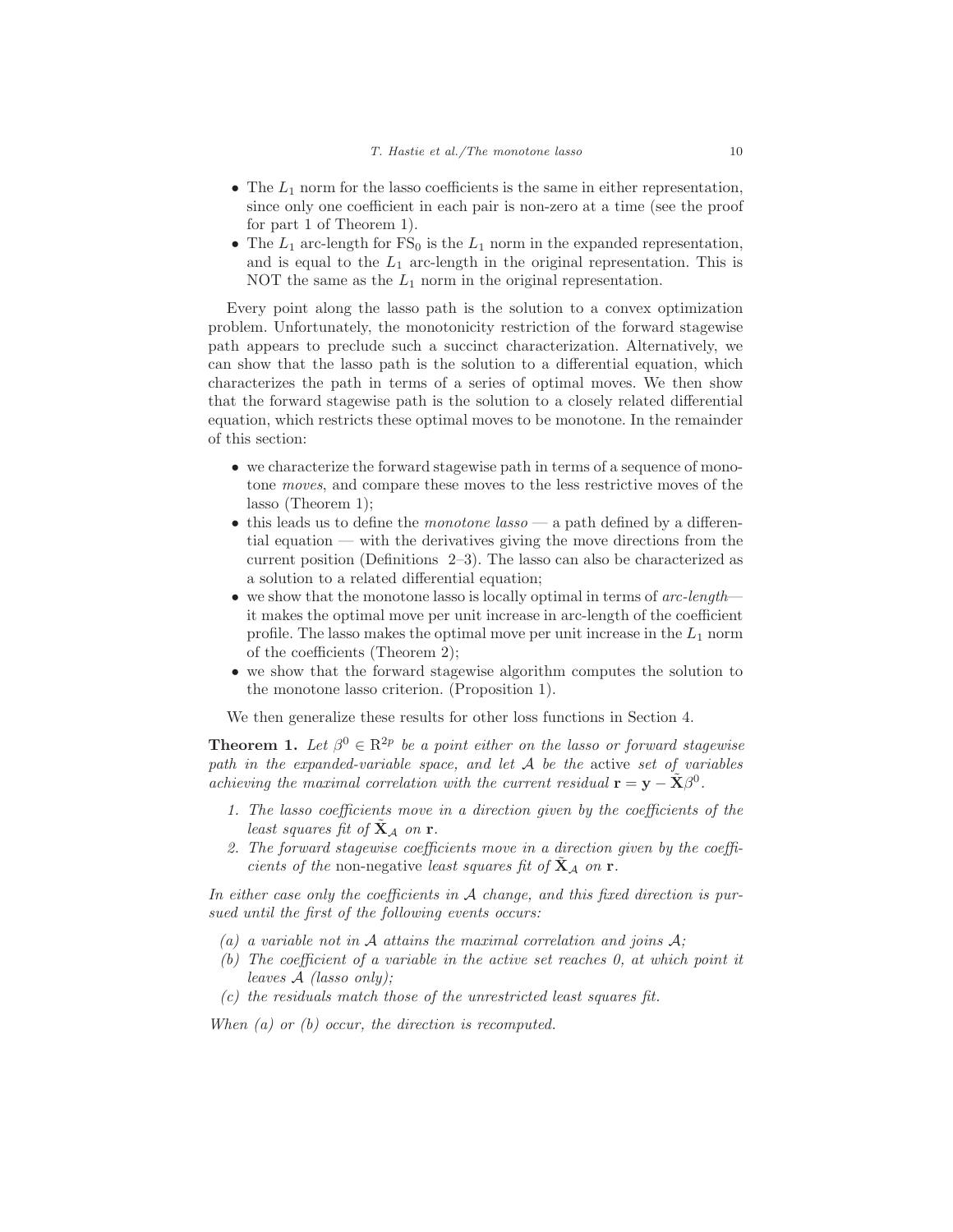The proof of this theorem can be assembled from the results proved in Efron et al. (2004). For convenience we give a simple proof in the appendix, using convex optimality conditions (see also Rosset & Zhu (2004)).

Theorem 1 leads us to define the *monotone* lasso as the solution to a differential equation, which is characterized in terms of its positive path derivatives. The  $FS<sub>0</sub>$  algorithm computes this solution.

Theorem 1 is stated in terms of a point  $\beta^0$  on the lasso/FS<sub>0</sub> paths. In fact these moves can be defined starting from any value  $\beta^0$ .

**Definition 2.** Let  $\beta \in \mathbb{R}^{2p}$  be any coefficient for a linear model in the expanded variable set, and let  $\mathbf{r} = \mathbf{y} - \mathbf{X}\beta$ . Let A be the active set of variables achieving maximal correlation with **r**.

1. The **lasso move direction**  $\rho_l(\beta) : \mathbb{R}^{2p} \to \mathbb{R}^{2p}$  is defined

$$
\rho_l(\beta) = \begin{cases} 0 & \text{if } \tilde{\mathbf{X}}^T \mathbf{r} = 0 \\ \theta / \sum_j \theta_j & otherwise, \end{cases}
$$
\n(5)

with  $\theta_j = 0$  except for  $j \in \mathcal{A}$ , where  $\theta_{\mathcal{A}}$  is the least squares coefficient of **r** on  $X_A$ .

2. The **monotone lasso move direction**  $\rho_{ml}(\beta)$ :  $R^{2p} \mapsto R^{2p}$  is defined

$$
\rho_{ml}(\beta) = \begin{cases} 0 & \text{if } \tilde{\mathbf{X}}^T \mathbf{r} = 0 \\ \theta / \sum_j \theta_j & \text{otherwise,} \end{cases}
$$
 (6)

with  $\theta_j = 0$  except for  $j \in \mathcal{A}$ , where  $\theta_{\mathcal{A}}$  is the non-negative least squares coefficient of **r** on  $X_A$ .

The normalizations in (5) and (6) are not essential, but turn out to be convenient when we parametrize the coefficient paths later in this section.

Figure 3 shows the residual-sum-of-squares (RSS) curves for the lasso and forward stagewise algorithms, applied to our simulation example. It appears in this example that lasso decreases RSS most rapidly as a function of the  $L_1$ norm of the coefficients  $||\beta(t)||_1$ , while forward stagewise wins in terms of  $L_1$ arc-length. It turns out that this is always the case, and is a characterization of the local optimality for each of the procedures.

**Theorem 2.** Let  $\beta^0 \in \mathbb{R}^{2p}$  be a coefficient vector in the expanded-variable space. Then the lasso/monotone lasso move directions defined in Definition 2 are optimal in the sense that

- 1. A lasso move decreases the residual sum of squares at the optimal quadratic rate with respect to the  $L_1$  coefficient norm;
- 2. A monotone-lasso move decreases the residual sum of squares at the optimal quadratic rate with respect to the coefficient  $L_1$  arc-length.

There is some intuition in this distinction when we think of forward stagewise as a form of boosting. There we pay a cost in terms of effort for any move we make (number of trees), which is captured by arc-length. With the lasso we get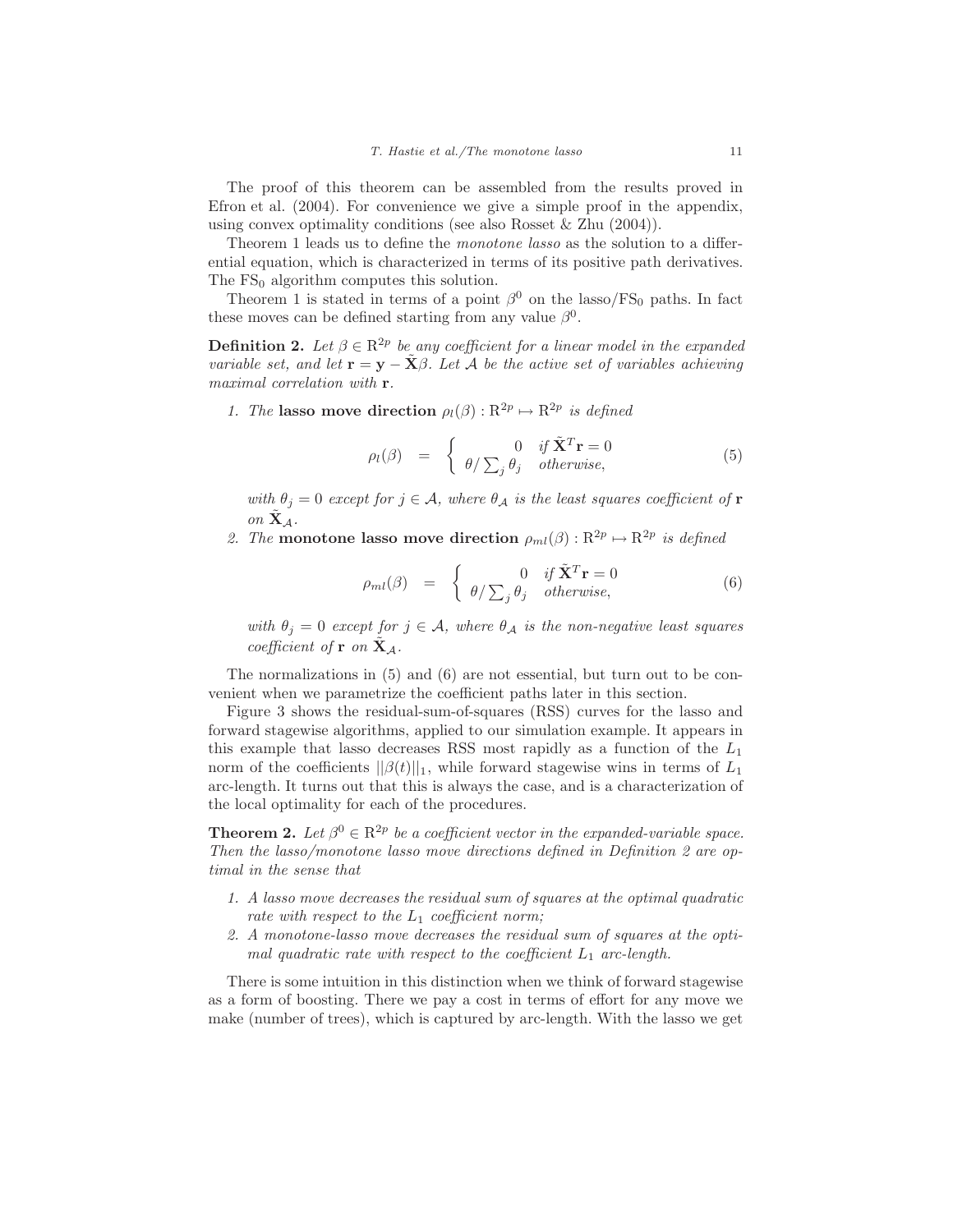

FIG 3. The RSS for our simulation example, as a function of the  $L_1$  norm (left panel) and arc length (right panel) of the coefficient paths for lasso, forward stagewise, and Least Angle Regression.

rewarded for decreasing a coefficient towards zero. The monotonicity constraint also results in much smoother coefficient profiles, and hence shorter arc-lengths. Zhao  $\&$  Yu (2004) propose a modification to boosting to allow the backtracking needed to make  $FS_0$  coincide with lasso.

Our proof follows closely the material in Section 6 of Efron et al. (2004). Since the directions are fixed while  $A$  is fixed, the paths are piecewise linear, and hence the residual-sum-of-squares curves are piecewise quadratic.

*Proof of Theorem 2: lasso.* Consider a move in direction d from  $\beta^0$  :  $\beta^0 + \gamma \cdot d$ . Define

$$
R(\gamma) = ||\mathbf{y} - \tilde{\mathbf{X}}(\beta^0 + \gamma \cdot d)||_2^2; \tag{7}
$$

$$
T(\gamma) = (\beta^0 + \gamma \cdot d)^T \mathbf{1}, \tag{8}
$$

where  $\mathbf{1} = (1, \ldots, 1)^T$ . Assuming  $d_j > 0$  when  $\beta_j^0 = 0$ ,  $T(\gamma)$  is the  $L_1$  norm of the changed coefficient. We then compute the path derivative

$$
U(\gamma) = \frac{\partial R}{\partial T} = \frac{\partial R(\gamma)}{\partial \gamma} / \frac{\partial T(\gamma)}{\partial \gamma}
$$
(9)

$$
= -2 \frac{d^T \tilde{\mathbf{X}}^T \left( \mathbf{y} - \tilde{\mathbf{X}} (\beta^0 + \gamma \cdot d) \right)}{d^T \mathbf{1}};
$$
 (10)

$$
U(\gamma)|_{\gamma=0} = -2\frac{d^T \tilde{\mathbf{X}}^T \mathbf{r}}{d^T \mathbf{1}},\tag{11}
$$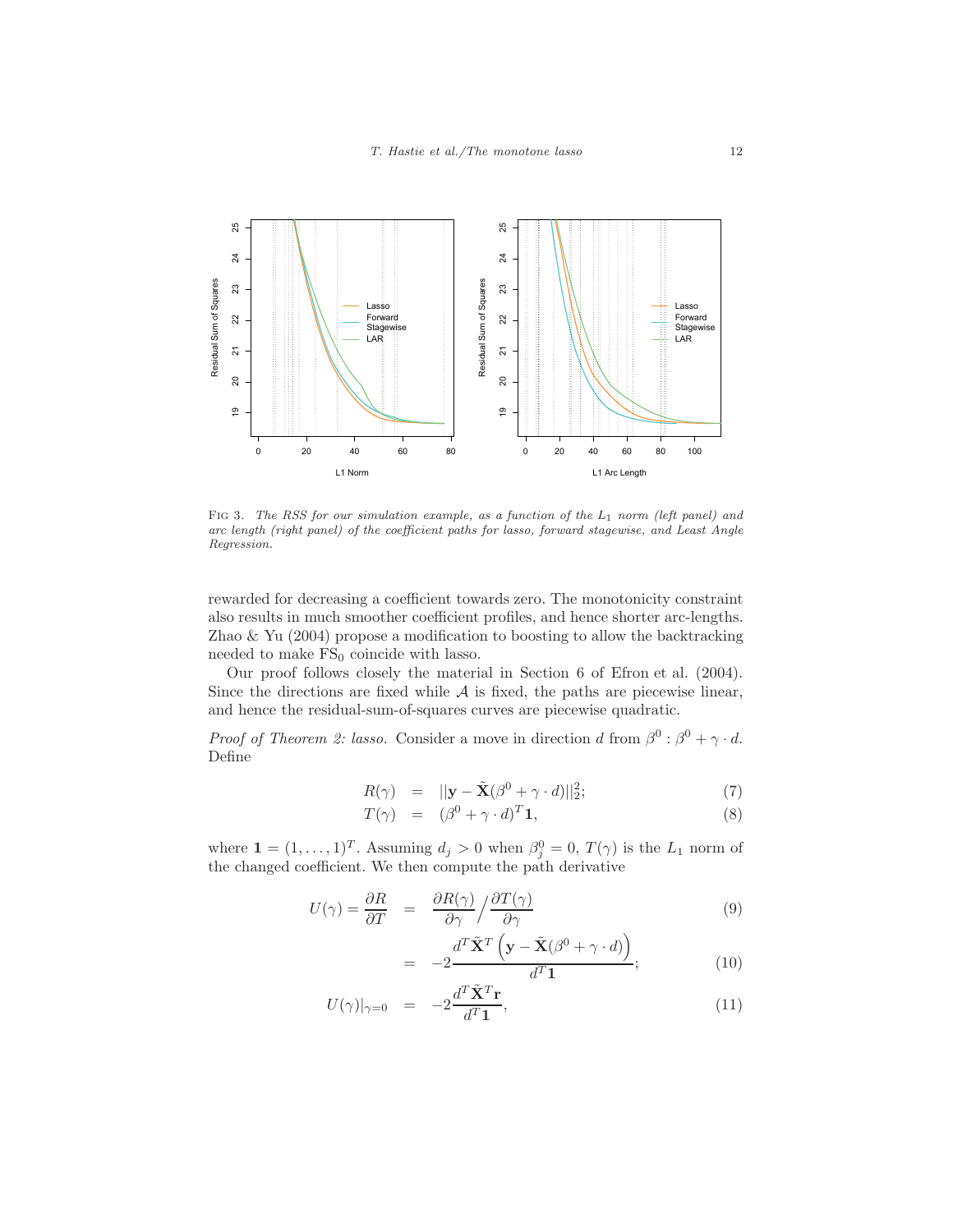where  $\mathbf{r} = \mathbf{y} - \tilde{\mathbf{X}}\beta^0$ . Since  $\tilde{\mathbf{x}}_i^T \mathbf{r} = C$  for all  $j \in \mathcal{A}$ , the maximal-correlation active set, this derivative is minimized by allowing only those elements  $d_j$  with  $j \in \mathcal{A}$ to be nonzero. For any such  $d = d_{\mathcal{A}}$ , the derivative is  $U(0) = -2C$ . Among these, we seek the  $d_{\mathcal{A}}$  with smallest Hessian.

$$
\frac{\partial^2 R}{\partial T^2} = \frac{\partial U}{\partial T} = \frac{\partial U}{\partial \gamma} / \frac{\partial T}{\partial \gamma} \n= 2 \frac{d_A^T \tilde{\mathbf{X}}_A^T \tilde{\mathbf{X}}_A d_A}{(d_A^T \mathbf{1})^2}
$$
\n(12)

Minimizing this Rayleigh-quotient is equivalent to minimizing

$$
d_{\mathcal{A}}^T \tilde{\mathbf{X}}_{\mathcal{A}}^T \tilde{\mathbf{X}}_{\mathcal{A}} d_{\mathcal{A}} \quad \text{subject to } d_{\mathcal{A}}^T \mathbf{1} = 1.
$$

It is straightforward to show that the solution is given by  $d_A \propto (\tilde{\mathbf{X}}_A^T \tilde{\mathbf{X}}_A)^{-1} \mathbf{1}$ . But since  $\tilde{\mathbf{X}}_{\mathcal{A}}^t \mathbf{r} = C \cdot \mathbf{1}$ , this is equivalent to the lasso move.

Hence the sequence of lasso moves result in an optimal piecewise-quadratic RSS drop-off curve as a function of  $L_1$  norm.

#### Proof of Theorem 2: monotone lasso.

The increment in the L<sub>1</sub>-arc-length of the path  $\beta^0 + \gamma \cdot d$  (starting from  $\beta^0$ ) is easily seen to be

$$
L(\gamma) = \gamma ||d||_1. \tag{13}
$$

Similar to (9), we get

$$
V(\gamma) = \frac{\partial R}{\partial L} = \frac{\partial R(\gamma)}{\partial \gamma} / \frac{\partial L(\gamma)}{\partial \gamma}
$$
(14)

$$
= -2 \frac{d^T \tilde{\mathbf{X}}^T (\mathbf{y} - \tilde{\mathbf{X}}(\beta + \gamma \cdot d)}{||d||_1}.
$$
 (15)

$$
V(\gamma)|_{\gamma=0} = -2 \frac{d^T \tilde{\mathbf{X}}^T \mathbf{y}}{||d||_1}.
$$
 (16)

This is minimized by selecting  $d_i \geq 0$  for  $j \in \mathcal{A}$ , again with minimizing value −2C. The Hessian is

$$
\frac{\partial^2 R}{\partial L^2} = \frac{\partial V}{\partial \gamma} / \frac{\partial L}{\partial \gamma} \n= 2 \frac{d_A^T \tilde{\mathbf{X}}_A^T \tilde{\mathbf{X}}_A d_A}{||d||_1^2},
$$
\n(17)

which we would like to minimize subject to  $d_i \geq 0$ . This is equivalent to the optimization problem

$$
\min_{d} d^{T} \tilde{\mathbf{X}}_{\mathcal{A}}^{T} \tilde{\mathbf{X}}_{\mathcal{A}} d \quad \text{subject to } d_{j} \ge 0, \ \sum_{j \in \mathcal{A}} d_{j} = 1. \tag{18}
$$

It is straightforward to show via the KKT conditions for this quadratic programming problem that the solution is identical to the solution for  $\rho$  in (53) in the appendix, which is the direction given by a non-negative least-squares fit of **r** to  $\tilde{\mathbf{X}}_{\mathcal{A}}$  (the forward-stagewise move).  $\Box$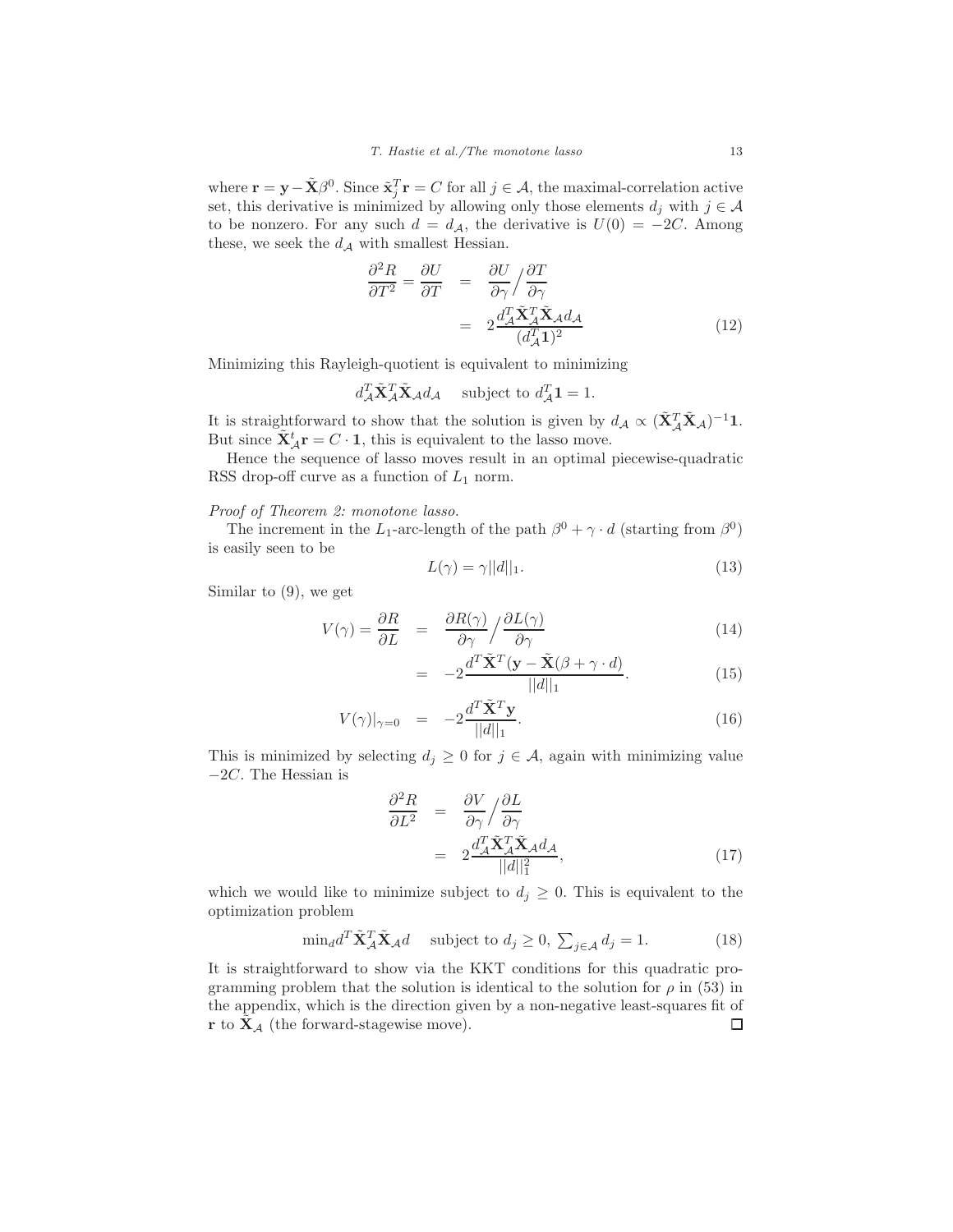The graphs in Figure 3 suggest that the gap is bigger as a function of arclength than norm. This is in fact the case, as can be seen in the proof of Theorem 2. As a function of norm, starting from the same point, the downward gradient is the same for both lasso and  $FS_0$ , but the Hessian is smaller for lasso. As a function of arc-length, the gradient for lasso can be larger than for  $FS_0$ , if some of the  $d_i$  are negative.

Armed with the lasso and monotone lasso move directions from definition 2, we can now characterize paths as solutions to differential equations.

**Definition 3.** The monotone lasso coefficient path  $\beta(\ell)$  for a dataset  $\tilde{\mathbf{X}} =$  ${\bf \{X, -X\}}$  is the solution to the differential equation

$$
\frac{\partial \beta}{\partial \ell} = \rho_{ml}(\beta(\ell)),\tag{19}
$$

with initial condition  $\beta(0) = 0$ . Since (19) is piecewise continuous, this path is continuous and piecewise differentiable.

Because the directions  $\rho_{ml}(\beta)$  defined in (6) are standardized to have unit  $L_1$  norm, the solution curve is *unit*  $L_1$ -speed, and hence is parametrized by  $L_1$ arc length.

In order to solve (19), we need to track the entire path; this solution is provided by the forward-stagewise algorithm.

**Proposition 1.** The forward-stagewise algorithm for a dataset  $\tilde{\mathbf{X}} = {\mathbf{X}, -\mathbf{X}}$ and square-error loss computes the monotone lasso path  $\beta(\ell)$ ; it starts at 0, and then increments the coefficients continuously according to the monotone lasso moves (6). Specifically

**Initialize** Set  $\beta(0) = 0$ ,  $\ell_0 = 0$ , and  $\rho_0 = \rho_{ml}(0)$ , with corresponding active set  $\mathcal{A}_0$ .

- **For**  $j = 0, 1, 2, ...$ 
	- 1. Let  $\beta(\ell) = \beta(\ell_j) + (\ell \ell_j) \cdot \rho_j$ ,  $\ell \in [\ell_j, \ell_{j+1}]$ , where  $\ell_{j+1}$  is the value of  $\ell > \ell_i$  at which  $\mathcal{A}_i$  changes to  $\mathcal{A}_{i+1}$ .
	- 2. Compute  $\rho_{j+1} = \rho_{ml}(\beta(\ell_{j+1}))$ .
	- 3. If  $\rho_{i+1} = 0$  exit, and  $\beta(\ell)$  is defined on [0, L], with  $L = \ell_{i+1}$ .

Proposition 1 follows from Theorem 1. We can characterize the lasso path in a similar fashion.<sup>4</sup>

**Proposition 2.** The lasso coefficient path  $\beta(\ell)$  for a dataset  $\tilde{\mathbf{X}} = {\mathbf{X}, -\mathbf{X}}$  is the solution to the differential equation

$$
\frac{\partial \beta}{\partial \ell} = \rho_l(\beta(\ell)),\tag{20}
$$

with initial condition  $\beta(0) = 0$ . Since (20) is piecewise continuous, this path is continuous and piecewise differentiable.

<sup>4</sup>Since the lasso path is defined in Tibshirani (1996) as the solution to a convex optimization problem, this alternative characterization is a proposition (unlike Definition 3), and follows from Theorem 1.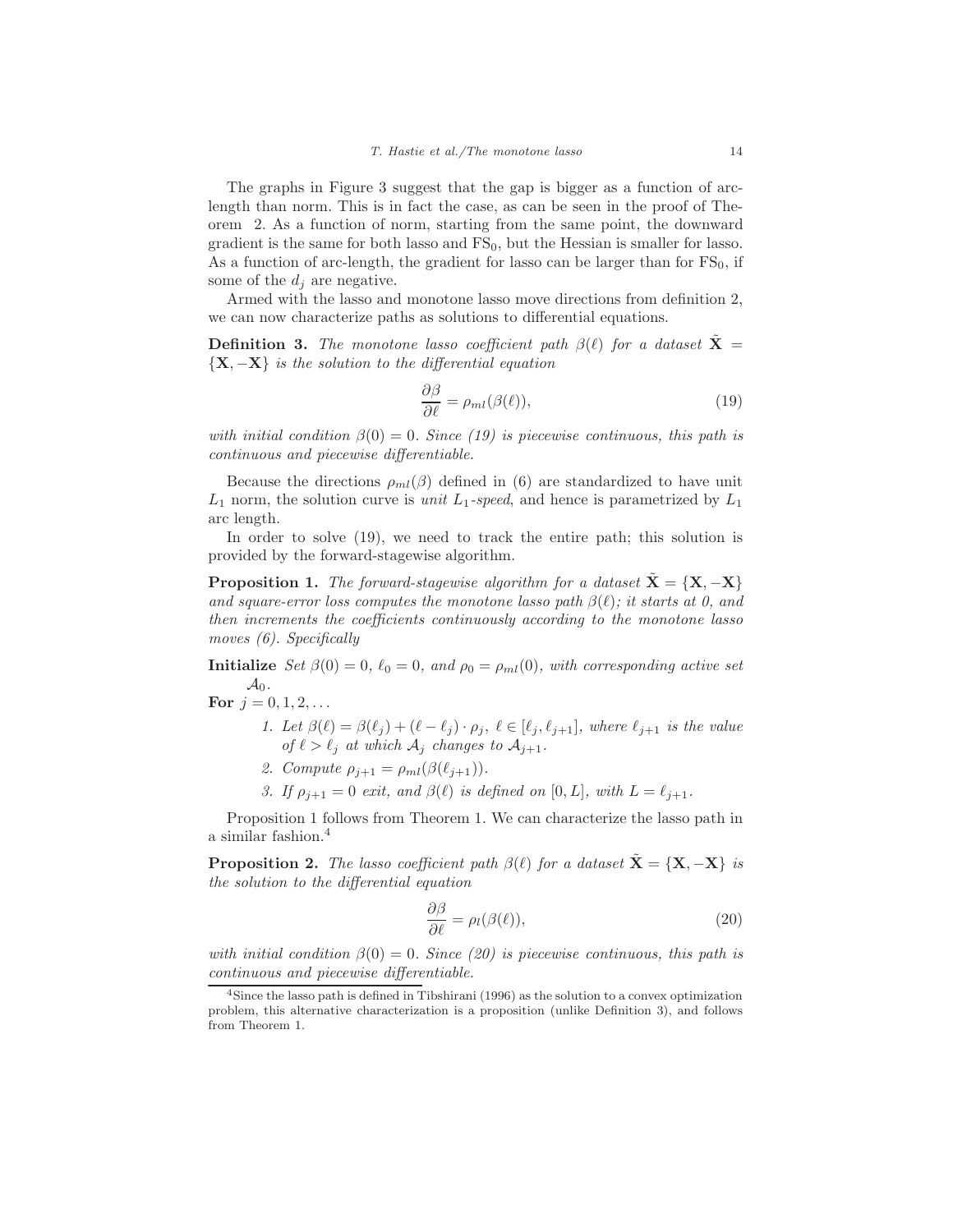The normalization of  $\rho_l$  defined in (5) guarantees that the solution path is parametrized by  $L_1$  norm (since the coefficients are non-negative).

The characterizations above draw on the similarities between the lasso and monotone lasso. The characterization of the monotone lasso falls slightly short of that of the lasso for the following reasons.

- We can define a lasso solution explicitly at any given point on the path, as the solution to an optimization problem (2); we are unable to do this for the monotone lasso.
- When  $p < n$ , both the lasso and monotone-lasso paths end in the unrestricted least-squares solution. When  $p > n$ , any least squares solution has zero residuals, with infinitely many solution coefficients  $\beta$ . The lasso path leads to the unique zero-residual solution having minimum  $L_1$  norm. By construction the monotone lasso path also produces a unique zeroresidual solution in these circumstances, but we are unable to characterize it further.

### **4. Forward Stagewise for General Convex Loss Functions**

Gradient boosting (Friedman 2001, Hastie et al. 2001) is often used with loss functions other than squared error; typical candidates are the binomial loglikelihood or the "Adaboost" loss for binary classification problems. Our linearmodel simplification is also applicable there. As a concrete example, consider the linear logistic regression model in the expanded space:

$$
\log \frac{\Pr(y=1|\tilde{x})}{\Pr(y=0|\tilde{x})} = \tilde{x}^T \beta \tag{21}
$$

$$
= \eta(\tilde{x}). \tag{22}
$$

The negative of the binomial log-likelihood is given by

$$
L(\beta) = -\sum_{i=1}^{n} \left[ y_i \log p_i + (1 - y_i) \log(1 - p_i) \right],
$$
 (23)

where

$$
p_i = \frac{e^{\tilde{x}_i^T \beta}}{1 + e^{\tilde{x}_i^T \beta}}.\tag{24}
$$

More generally, consider the case where we have a linear model  $\eta(\tilde{x}) = \tilde{x}^T \beta$ , and a loss function of the form

$$
L(\beta) = \sum_{i=1}^{n} l(y_i, \eta(\tilde{x}^T \beta)).
$$
\n(25)

The analog of Algorithm 3 for this general case is given in Algorithm 4.

n

For the binomial case, the negative gradient in step 2. is  $-\partial L/\partial \beta_i = \tilde{\mathbf{x}}_i^T(\mathbf{y} - \mathbf{z}_i)$ **p**), where **y** is the 0/1 response vector, and **p** the vector of fitted probabilities.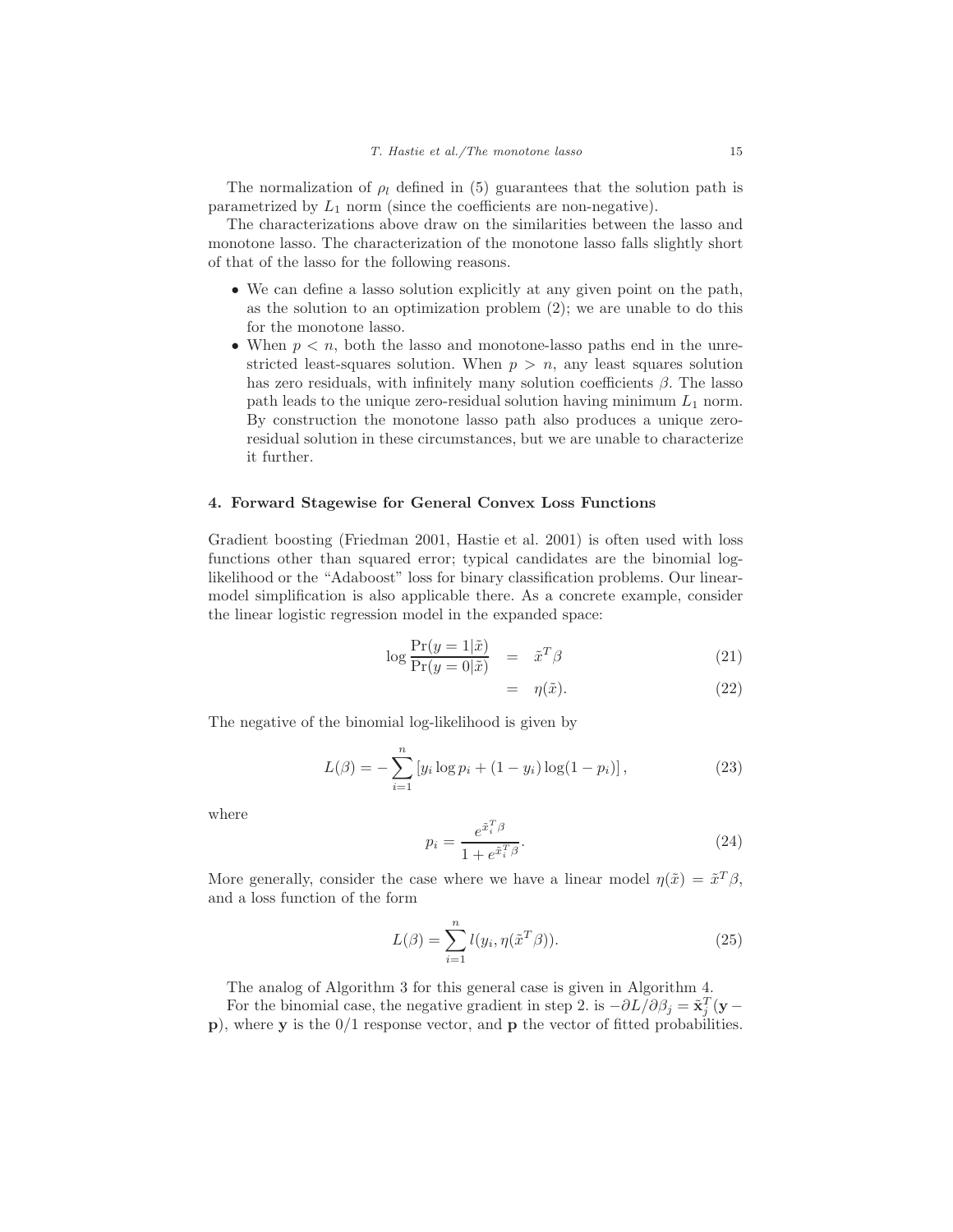Algorithm 4. Generalized Monotone Incremental Forward Stagewise Regression

- 1. Start with  $\beta_1, \beta_2, \ldots \beta_{2p} = 0$ .
- 2. Find the predictor  $x_j$  with largest negative gradient element  $-\partial L/\partial \beta_j$ , evaluated at the current predictor  $\eta$ .
- 3. Update  $\beta_j \leftarrow \beta_j + \epsilon$ .
- 4. Update the predictors  $\eta(x_i) = \tilde{x}_i^T \beta$ , and repeat steps 2 and 3 many times

We can apply the same logic used in forward stagewise with squared error loss in this situation, by using a quadratic approximation to the loss at the current  $\beta^0$ :

$$
L(\beta) \approx L(\beta^0) + \frac{\partial L}{\partial \beta}\Big|_{0} (\beta - \beta^0) + \frac{1}{2} (\beta - \beta^0)^T \frac{\partial^2 L}{\partial \beta \partial \beta^T}\Big|_{0} (\beta - \beta^0). \tag{26}
$$

The two derivatives in this case are

$$
\frac{\partial L}{\partial \beta}\Big|_{0} = \tilde{\mathbf{X}}^{T} \mathbf{u}^{0}
$$
 (27)

$$
\frac{\partial^2 L}{\partial \beta \partial \beta^T}\Big|_0 = \tilde{\mathbf{X}}^T \mathbf{W}^0 \tilde{\mathbf{X}},\tag{28}
$$

where

$$
u_i^0 = \frac{\partial l(y_i, \eta)}{\partial \eta} \big|_{\eta = \tilde{x}_i^T \beta^0},\tag{29}
$$

and the diagonal matrix  $\mathbf{W}^0$  has entries

$$
W_{ii}^0 = \frac{\partial^2 l(y_i, \eta)}{\partial \eta^2} \Big|_{\eta = \tilde{x}_i^T \beta^0}.
$$
\n(30)

In the case of logistic regression  $W_{ii}^0 = p_i^0(1-p_i^0)$ , where  $p_i^0$  are the current probabilities, and  $u_i^0 = -(y_i - p_i^0)$ . Minimizing (26) gives the Newton update

$$
\delta = \beta - \beta^0
$$
  
= -(\tilde{\mathbf{X}}^T \mathbf{W}^0 \tilde{\mathbf{X}})^{-1} \tilde{\mathbf{X}}^T \mathbf{u}^0, \qquad (31)

which can be expressed as the coefficients from a weighted least squares fit of  $\tilde{\mathbf{X}}$  on  $-\mathbf{W}^{0^{-1}}\mathbf{u}^0$ , with weights  $\mathbf{W}^0$ .

**Definition 4.** The monotone lasso move direction  $\rho_{ml}(\beta, L)$  at a point  $\beta^0$ , with expanded data  $\tilde{\mathbf{X}}$ , and with loss function L is:

- 1. Compute  $\tilde{\mathbf{X}}^T \mathbf{u}^0$ ; if all elements are zero, return  $\rho = 0$ .
- 2. Establish the active set A of indices for which  $-\tilde{\mathbf{x}}_j^T \mathbf{u}^0 = \max_{k=1}^{2p} -\tilde{\mathbf{x}}_k^T \mathbf{u}^0$ .
- 3. Let  $\hat{\delta}$  be the coefficients from a weighted, positive, least squares fit of  $\tilde{\mathbf{X}}_{\mathcal{A}}$  $on$  −**W**<sup>0−1</sup>**u**<sup>0</sup>, with weights **W**<sup>0</sup>.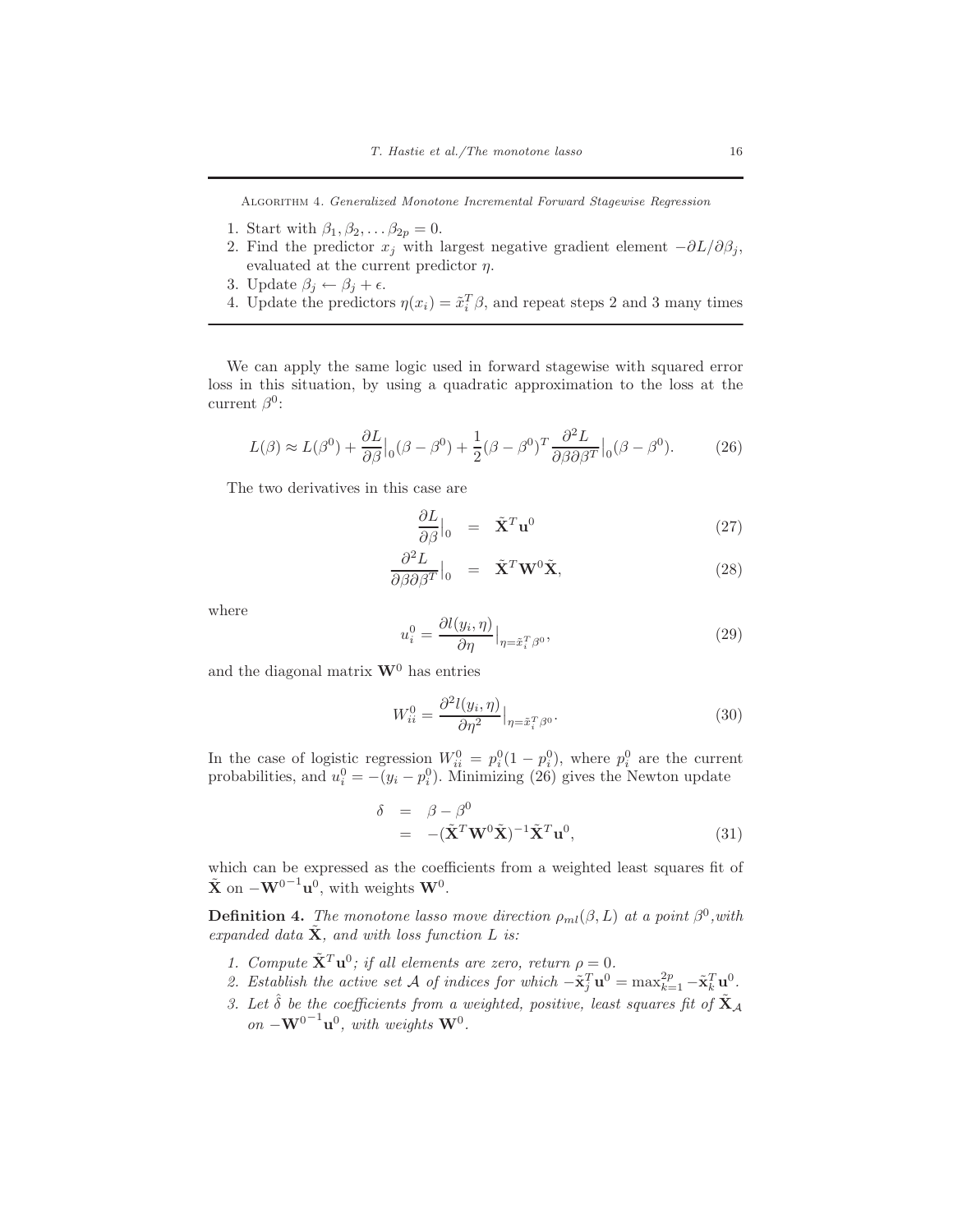4. Define

$$
\rho_j = \begin{cases} \hat{\delta}_j / \sum_j \hat{\delta}_j & \text{if } j \in \mathcal{A} \\ 0 & \text{otherwise.} \end{cases}
$$
 (32)

It is easy to check that this definition coincides with the definition for squarederror loss. Unlike there, it will in general not be piecewise constant. We can expect it to be piecewise smooth, with breaks when the active sets change.

**Definition 5.** The monotone lasso coefficient path  $\beta(\ell)$  for a dataset **X** =  ${\bf \{X, -X\}}$  and loss L is the solution to the differential equation

$$
\frac{\partial \beta}{\partial \ell} = \rho_{ml}(\beta(\ell), L), \tag{33}
$$

with initial condition  $\beta(0) = 0$ .

The definitions are exactly analogous for generalizations of the lasso.

Unlike for squared error loss, the solution paths are in general piecewise smooth (but nonlinear), and so efficient exact path algorithms are not available. Rosset (2005) show that as long as the loss function is quadratic, piecewise linear or a mixture of both, then the paths will be piecewise linear, and can be tracked.

For these general convex-loss lasso problems, lasso solutions are always available at any point along the path. Park & Hastie (2006) develop efficient algorithms for obtaining the lasso path for the generalized linear model family of loss functions (including logistic regression).

For the monotone lasso and general loss function, we have no exact algorithms for tracking the path, and hence for finding solutions at any point on the path. Friedman & Popescu (2004), however, have developed efficient  $\epsilon$ -stepping algorithms for finding forward-stagewise solutions for a variety of losses.

# **5. Discussion of Criteria**

In conducting this research, we had several interesting false starts in terms of finding a criterion for forward stagewise. We briefly discuss some of these here.

We saw in the top right panel of Figure 3 on page 12 the residual sum of squares

$$
RSS(\ell) = \sum_{i=1}^{N} (y_i - \sum_{j=1}^{p} x_{ij} \beta_j(\ell))^{2}
$$

for each of the three methods, as a function of their  $L_1$  arc-length  $\ell$ . The curve for the forward stagewise sequence always lies below the curves for the other two methods. We were able to show a local optimality for forward stagewise in Theorem 2.

We initially had thought that forward stagewise might enjoy a global optimality criterion like the lasso.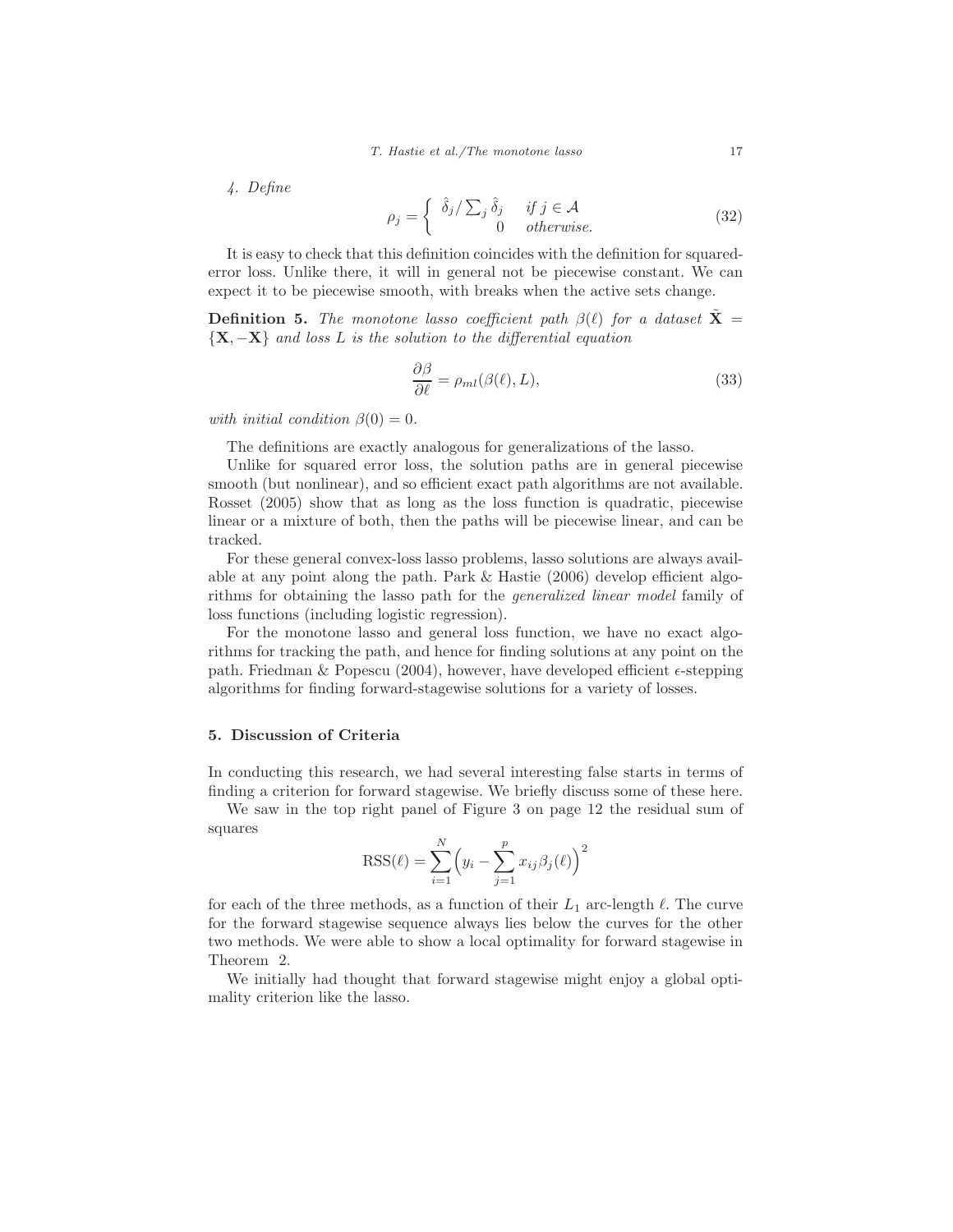**Candidate criterion 1:** For each  $L_1$  arc-length  $\ell$ , the forward stagewise coefficient  $\beta(\ell)$  minimizes  $RSS(\ell)$ .

This is true if the lasso paths are monotone, because then the two procedures coincide, as do  $L_1$  arc-length and  $L_1$  norm. But in general it is not the case.

**Lemma 2.** In general there does not exist a coefficient profile that for all  $\ell$ minimizes  $RSS(\ell)$  over the set of curves having  $L_1$  arc-length at most  $\ell$ .

*Proof.* For any  $\ell$  construct the "unit speed" coefficient path from the origin to the lasso solution for that  $\ell$ . This has  $L_1$  arc-length and  $L_1$  norm equal to  $\ell$ , and hence has the minimum value of  $RSS(\ell)$  over all curves having  $L_1$  arc-length  $\ell$ . Thus any solution to our problem must agree with the lasso solution for all  $\ell$ . From the right-hand panel of Figure 3, this is not the case when the lasso and forward stagewise profiles are different. □

Another attempt at a global formulation of the problem involve used the integrated loss. Define the set of monotone-increasing functions

$$
D_L^M \stackrel{\Delta}{=} \left\{\beta: [0,L] \to \mathbf{R}^{2p} \mid \beta(0)=0, \mathrm{TV}(\beta,\ell) \leq \ell, \; \forall \ell \leq L, \; \beta_j(\ell) \mathit{non-decreas.} \right\},
$$

having arc-length at most  $\ell$  up to the point  $\ell$ , for all  $\ell \leq L$ . Since the class is monotone, the arc-length is the  $L_1$  norm, so we are asking for a monotone path that simultaneously solves a sequence of lasso problems, subject to that constraint.



FIG 4. A simulation provides a counter example to candidate 2. Shown is the difference between mean cumulative RSS for the exact solution to criterion 2 and forward stagewise (the former computed on a discretized set of  $40$  values for arc-length). Initially forward stagewise wins, only to be overtaken by the exact solution.

**Candidate criterion 2:** The forward stagewise algorithm minimizes the inte-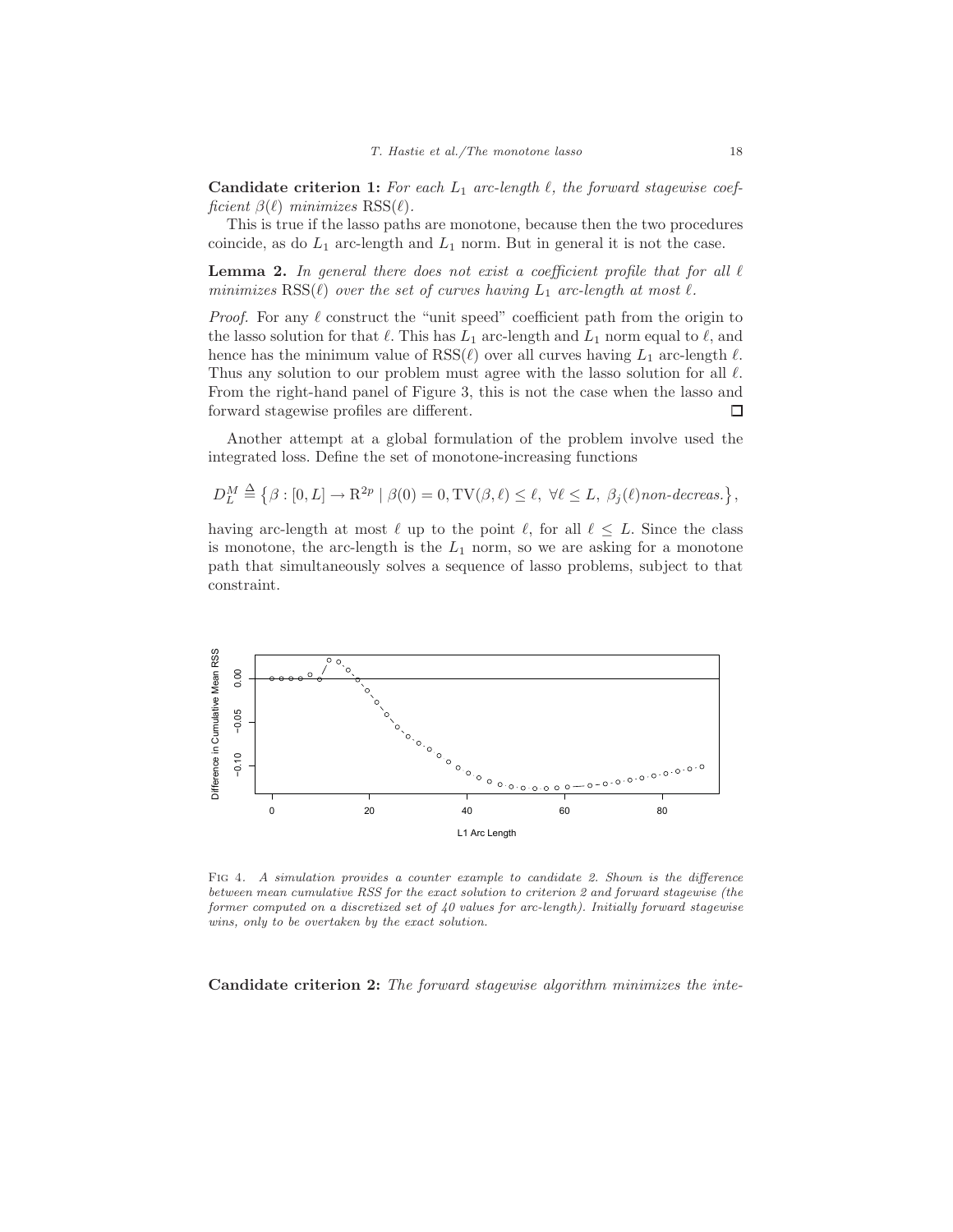grated residual sum of squares over the monotone class  $D_L^M$ :

$$
\tilde{\beta}(L) = \operatorname{argmin}_{\beta \in D_L^M} \int_0^L \sum_{i=1}^N \left( y_i - \sum_{j=1}^p \tilde{x}_{ij} \beta_j(\ell) \right)^2 d\ell \tag{34}
$$

As the integrated loss is a continuous, strictly convex functional on  $D_L^M$ , there exists a unique optimal path that solves (34). However it turns out that the forward stagewise solution is not always the optimal path.

We computed the exact solution to (34) for our simulation example, at a discretized sequence of 40 values for arc-length. Figure 4 compares the results with the forward stagewise solution at these same points. We compute for each the cumulative mean RSS, and plot their difference (exact– $FS_0$ ). In keeping with its greedy nature,  $FS_0$  initially wins, only to be overtaken by the exact procedure. Hence  $FS_0$  does not in general optimize criterion 2.

## **6. Monotonicity of Profiles**

We have yet to say how the example of Figure 1 was generated. The data were generated from the model

$$
Y = \sin(6X)/(1+X) + Z/4,
$$
\n(35)

with X taking 300 equally spaced values in [0, 1] and  $Z \sim N(0, 1)$ . The 10 predictors were piecewise linear basis functions  $(x-t_k)\cdot I(x>t_k)$ , for each of the knots  ${t_k}_1^{10} = \{0.0, 0.1, 0.2, \ldots 0.9\}$ . Figure 5 shows the successive approximations to  $\sin(6x)/(1+x)$  by the different methods, for five equally spaced solutions along their paths. Despite the differences in their coefficient profiles, the fits appear to be quite similar. The last column of Figure 5 uses piecewise constant basis functions  $I(x>t_k)$  in place of the piecewise linear ones  $(x-t_k) \cdot I(x>t_k)$ . Figure 6 shows their coefficient profiles. Notice that all profiles are monotone, and hence the profiles for all three algorithms coincide.

The fact that they are the same under monotonicity is not a coincidence, and follows from their definitions. In that case there are no zero-crossing events, and then LAR and lasso coincide. In addition, monotonicity means that positive coefficients are never decreased and vice-versa, hence the non-negative least squares move in the forward stagewise procedure is the same as the least squares move in LAR.

Hence it is useful to characterize situations in which the coefficients profiles are monotone. Let X denote the  $N \times p$  matrix of standardized predictors, and let  $X_A$  denote a subset of the columns of X, each multiplied by a set of arbitrary signs  $s_1, s_2, \ldots s_{|A|}$ . Finally, let  $S_A$  be a diagonal matrix of the  $s_j$  values. The results of Efron et al. (2004) show that a necessary and sufficient condition for every path to be monotone is

$$
S_A(X_A^T X_A)^{-1} S_A \mathbf{1} \ge 0 \ \forall A \subseteq \{1, \dots, p\}, \ S_A \tag{36}
$$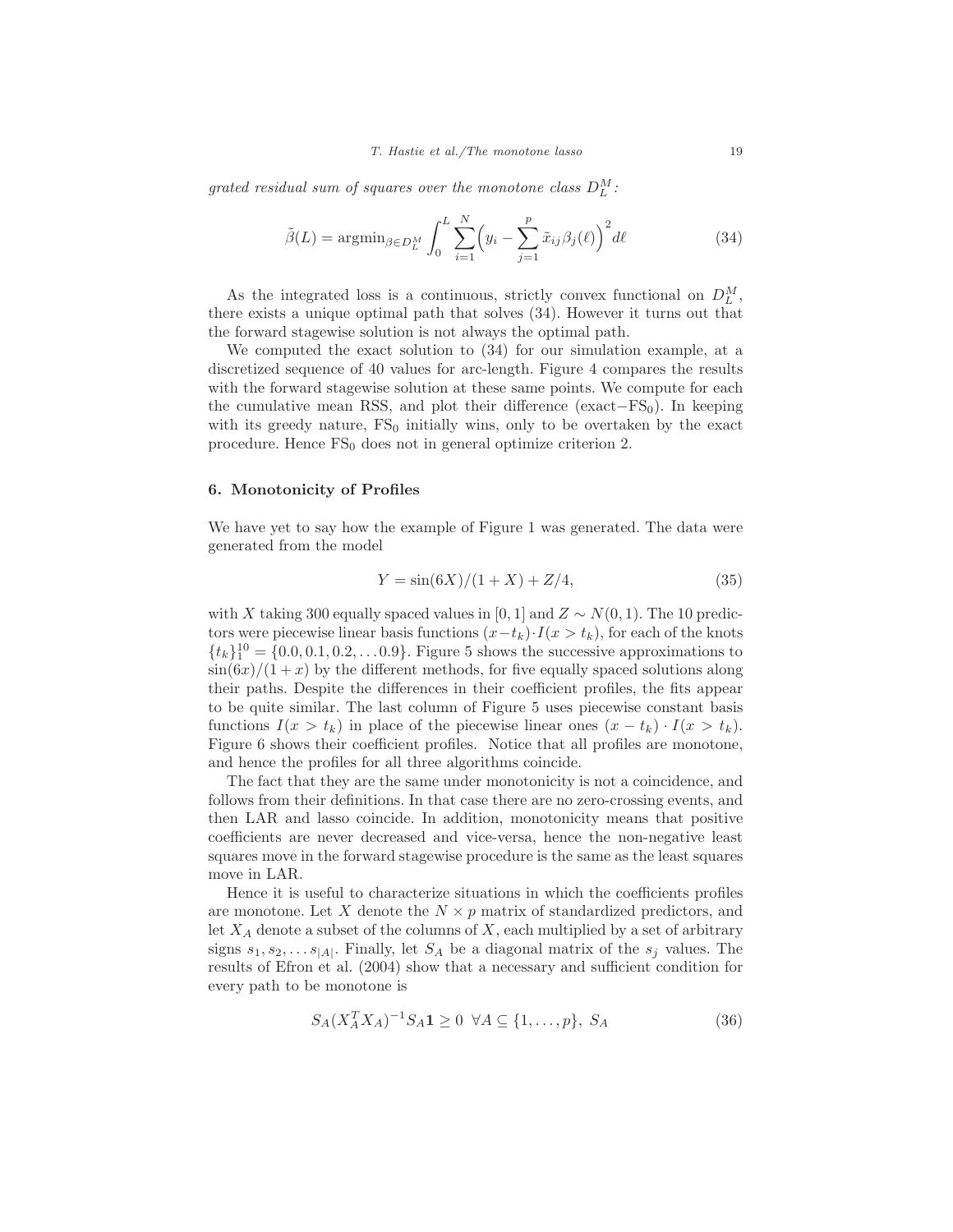

FIG 5. Successive approximations to  $\sin(6x)/(1+x)$  for five equally spaced solutions along their paths, for the example of Figure 1. The first three columns use piecewise linear bases; the last column uses piecewise constant bases, and the three methods coincide.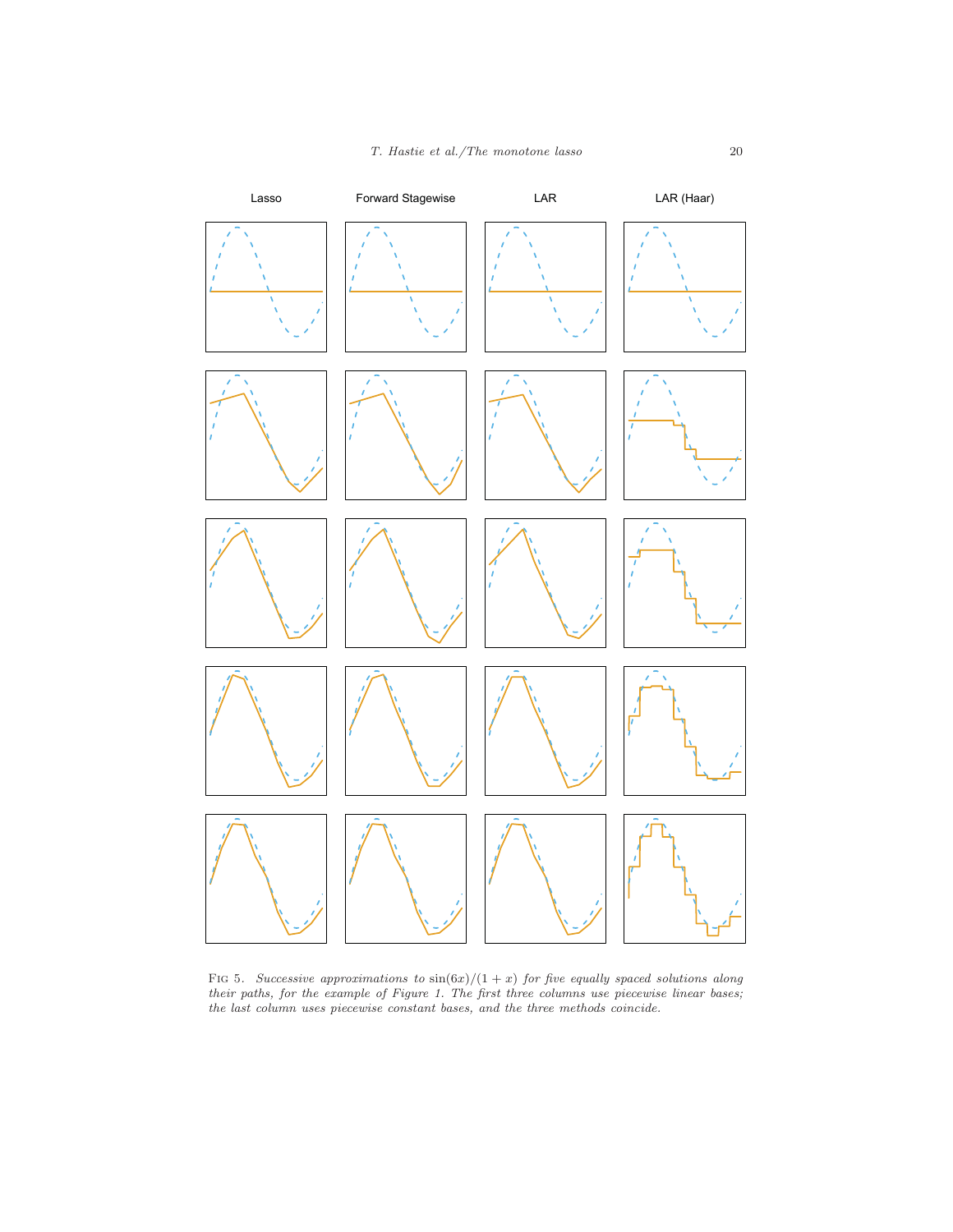

FIG 6. Coefficient profiles for the same data as Figure 1, except that we have used piecewise  $constant$  basis functions. The coefficients are monotone, and lasso,  $FS<sub>0</sub>$  and LAR coincide.

In other words, for all subsets of predictors and sign changes of those predictors, the inverse covariance matrix must be diagonally dominant (this means that each diagonal element is at least as big as the sum of the of the other elements in its row).

For the piecewise-linear basis functions, it is easy to find a violation of (36);  $A = \{4, 10, 9\}$  (the first three variables entered in Figure 1), with  $S_A =$  $diag(-1, 1, 1)$ , gives some negative entries. Condition (36) clearly holds for any orthogonal basis, such as the Haar basis for piecewise constant fits. However, our piecewise constant basis is not orthogonal. We prove the following theorem in the appendix.

**Theorem 3.** Condition (36) holds for piecewise constant bases, and hence the lasso,  $FS_0$  and LAR solutions coincide.

### **7. Lasso versus Forward Stagewise: Which is Better?**

As discussed in Section 2, the current interest in  $FS_{\epsilon}$  is because of its connection to least squares boosting. By understanding its properties in this simplified setting, we hope to learn more about the regularization path of boosting.

The results of this paper show that forward stagewise behaves like a monotone version of the lasso, and is locally optimal with regard to  $L_1$  arc-length. This is in contrast to the lasso, which is less constrained.

This begs the question: with a large number of predictors, which algorithm is better? The monotone lasso will tend to slow down the search, not allowing the sudden changes of direction that can occur with the lasso. Is this a good thing?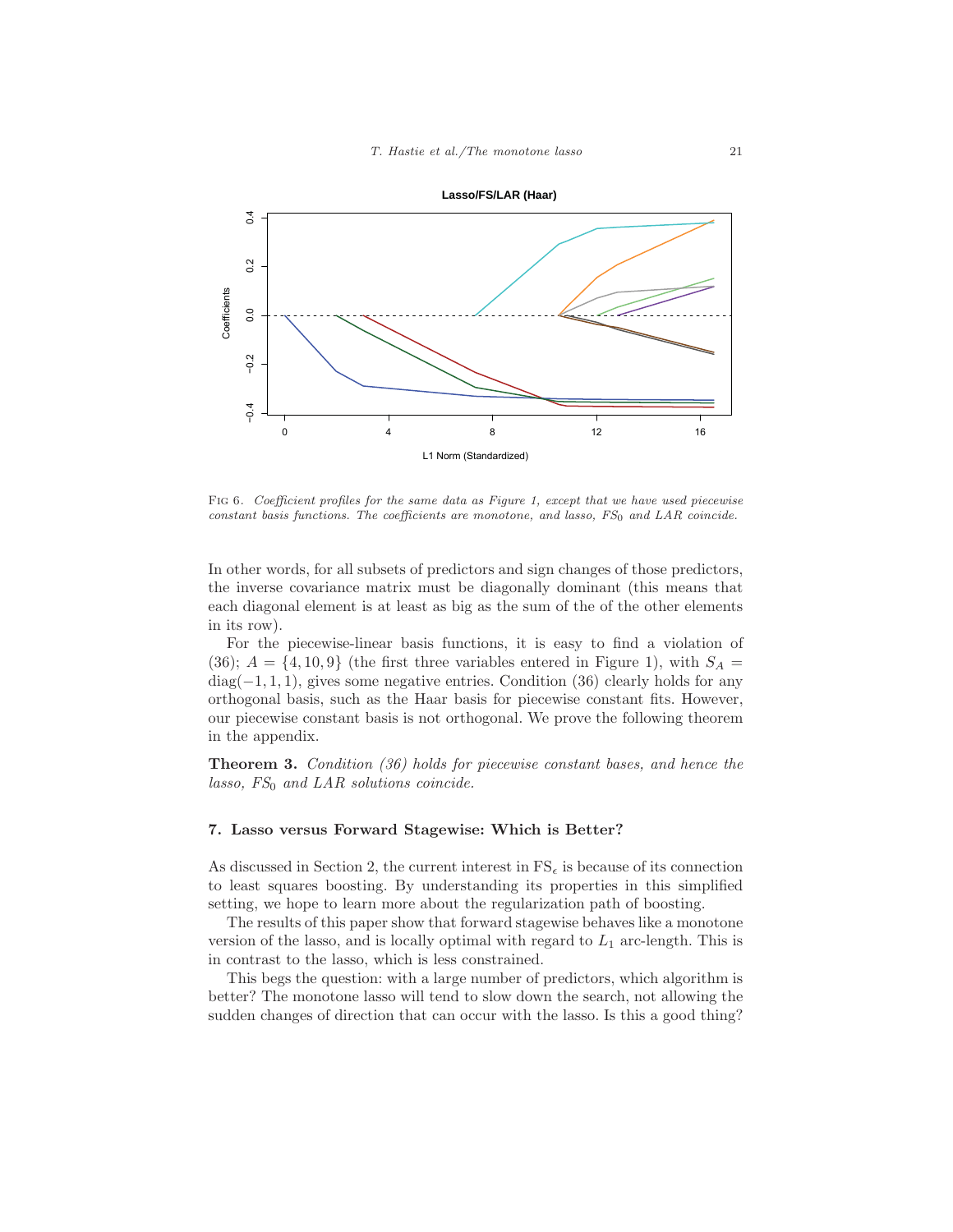To investigate this, we carried out a simulation study. The data consists of  $N = 60$  observations on each of  $p = 1000$  (Gaussian) variables, strongly correlated ( $\rho = 0.95$ ) in groups of 20. The true model has nonzero coefficients for 50 variables, one drawn from each group, and the coefficient values themselves are drawn from a standard Gaussian. Finally Gaussian noise is added with variance  $\sigma^2 = 36$ , resulting in a noise-to-signal ratio of about 0.72. See Appendix A.3 on page 28 for more details.

The grouping of the variables is intended to mimic the correlations of nearby trees in boosting, and with the forward stagewise algorithm, this setup is intended as an idealized version of gradient boosting with shrinkage.



Fig 7. Comparison of lasso and forward stagewise paths on simulated regression data. The number of samples is 60 and the number of variables 1000. The forward-stagewise paths fluctuate less than those of lasso in the final stages of the algorithms. Both paths are indexed by L<sub>1</sub>-norm  $||\beta(\ell)||_1$ , scaled as a fraction of the L<sub>1</sub>-norm at the end of the path  $||\beta(L)||_1$ .

Figure 7 shows the coefficient paths for lasso and forward stagewise for a single realization from this model.

Here the coefficient profiles are similar only in the early stages of the paths. For the later stages, the forward stagewise paths are much smoother — in fact exactly monotone here — while those for the lasso fluctuate widely. This is due to the strong correlations among subsets of the variables.

The test-error performance of the two models is rather similar (figure 8), and they achieve about the same minimum. In the later stages forward stagewise takes longer to overfit, a likely consequence of the smoother paths. We are using  $||\beta(\ell)||_1$  to index both curves for this plot, which would look quite different if instead we used arc-length. Since the forward stagewise path is monotone here,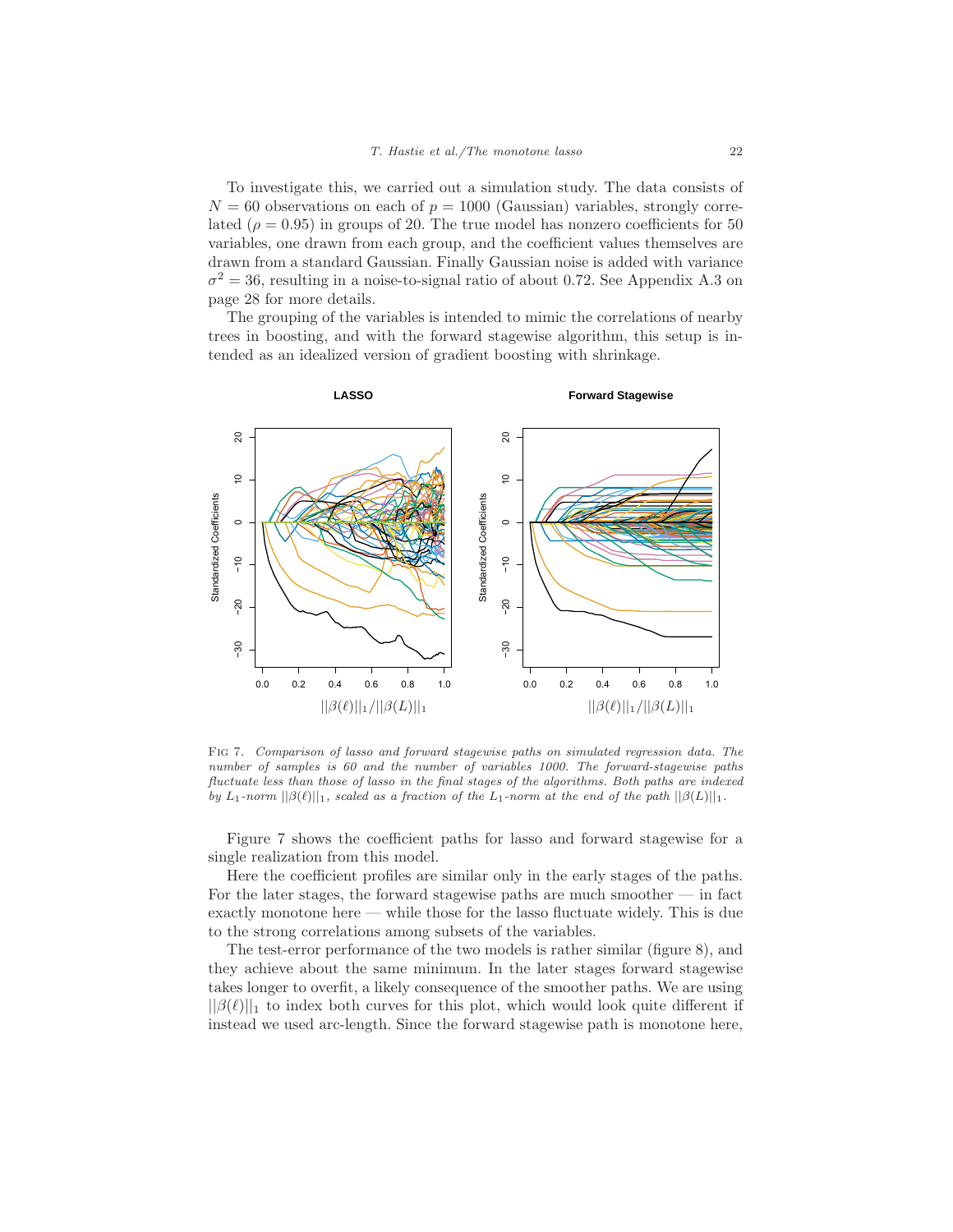

Fig 8. Mean squared error for lasso and forward stagewise on the simulated data. Despite the difference in the coefficient paths, the two models perform similarly over the critical part of the regularization path. In the right tail, lasso appears to overfit more rapidly.

the  $L_1$  norm is arc-length, so in a sense both MSE profiles are measured using their appropriate index.

On a more theoretical note, Buhlmann (2006) proves consistency of forward stagewise for high-dimensional linear models. See also Tropp (2004) and Tropp (2006) for comparisons of lasso and forward stagewise regression.

We conclude that for problems with large numbers of correlated predictors, the forward stagewise procedure and its associated  $L_1$  arc-length criterion might be preferable to the lasso and  $L_1$  norm criterion. This suggests that for general boosting-type applications, the incremental forward stagewise algorithms which are currently used, might be preferable to algorithms that try to solve the equivalent lasso problem.

# **Appendix A: Appendix**

#### **A.1. Proof of Theorem 1**

Part 1.. The Lagrangian corresponding to  $(3)$  is

$$
\sum_{i} \left( y_{i} - \beta_{0} - \left[ \sum_{j=1}^{p} x_{ij} \beta_{j}^{+} - \sum_{j=1}^{p} x_{ij} \beta_{j}^{-} \right] \right)^{2} + \lambda \sum_{j=1}^{p} (\beta_{j}^{+} + \beta_{j}^{-}) - \sum_{j=1}^{p} \lambda_{j}^{+} \beta_{j}^{+} - \sum_{j=1}^{p} \lambda_{j}^{-} \beta_{j}^{-},
$$
\n(37)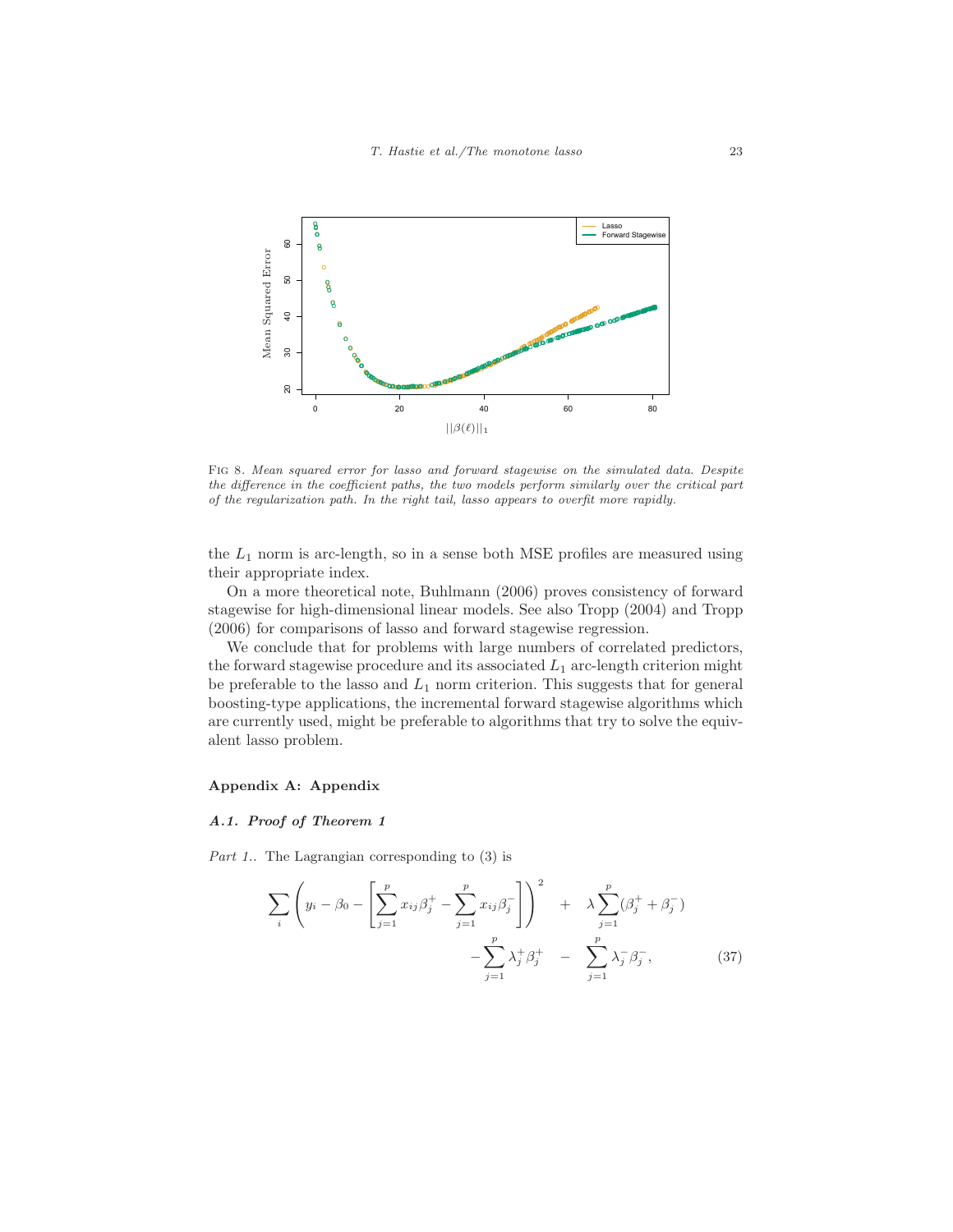with KKT conditions (for each  $j$ ):

$$
-\mathbf{x}_j^T \mathbf{r} + \lambda - \lambda_j^+ = 0, \qquad (38)
$$

$$
\mathbf{x}_j^T \mathbf{r} + \lambda - \lambda_j^- = 0, \tag{39}
$$

$$
\lambda_j^+ \beta_j^+ = 0, \tag{40}
$$

$$
\lambda_j^- \beta_j^- = 0. \tag{41}
$$

Here  $\mathbf{r} = \mathbf{y} - \left[ \sum_{j=1}^p \mathbf{x}_j \beta_j^+ - \sum_{j=1}^p \mathbf{x}_j \beta_j^- \right]$  is the residual vector. From these we can deduce the following aspects of the solution:

- 1. If  $\lambda = 0$ , then  $\mathbf{x}_j^T \mathbf{r} = 0 \forall j$ , and the solution corresponds to the unrestricted least-squares fit.
- 2.

$$
\beta_j^+ > 0, \ \lambda > 0 \quad \Longrightarrow \quad \lambda_j^+ = 0
$$
  

$$
\Longrightarrow \quad \mathbf{x}_j^T \mathbf{r} = \lambda > 0
$$
  

$$
\Longrightarrow \quad \lambda_j^- > 0
$$
  

$$
\Longrightarrow \quad \beta_j^- = 0.
$$

- 3. Likewise  $\beta_j^- > 0$ ,  $\lambda > 0 \implies \beta_j^+ = 0$ . Hence 2 and 3 give the intuitive result that only one of the pair  $(\beta_j^+, \beta_j^-)$  can be positive at any time.
- 4.  $|\mathbf{x}_j^T \mathbf{r}| \leq \lambda$ .
- 5. If  $\beta_j^+ > 0$ , then  $\mathbf{x}_j^T \mathbf{r} = \lambda$ , or if  $\beta_j^- > 0$ , then  $-\mathbf{x}_j^T \mathbf{r} = \lambda$

Since  $\beta^0$  is on the lasso path, there exists a  $\lambda = \lambda_0$  such that  $\beta^0 = \beta(\lambda_0)$ . Define the *active set* A to be the set of indices of variables in  $\tilde{\mathbf{X}}$  with positive coefficients at  $\lambda = \lambda_0$ , and assume at  $\lambda_1 = \lambda_0 - \Delta$  for suitably small  $\Delta > 0$  this set has not changed. Define  $\beta_{\mathcal{A}}(\lambda)$  to be the corresponding coefficients at  $\lambda$ . Then from deduction 5

$$
\tilde{\mathbf{X}}_{\mathcal{A}}^{T}\left(\mathbf{y}-\tilde{\mathbf{X}}_{\mathcal{A}}\beta_{\mathcal{A}}(\lambda)\right)=\lambda\mathbf{1} \quad \text{for } \lambda \in [\lambda_{1},\lambda_{0}].
$$
\n(42)

Hence

$$
\tilde{\mathbf{X}}_{\mathcal{A}}^T \tilde{\mathbf{X}}_{\mathcal{A}} (\beta_{\mathcal{A}} (\lambda_1) - \beta_{\mathcal{A}} (\lambda_0)) = \Delta \mathbf{1},\tag{43}
$$

or

$$
\beta_{\mathcal{A}}(\lambda_1) - \beta_{\mathcal{A}}(\lambda_0) = \Delta \cdot (\tilde{\mathbf{X}}_{\mathcal{A}}^T \tilde{\mathbf{X}}_{\mathcal{A}})^{-1} \mathbf{1}.
$$
 (44)

So while A remains constant, the coefficients  $\beta_{\mathcal{A}}(\lambda)$  change linearly, according to (44). Since  $\mathbf{r} = \mathbf{y} - \tilde{\mathbf{X}}_{\mathcal{A}} \beta_{\mathcal{A}}(\lambda_0)$  and  $\tilde{\mathbf{X}}_{\mathcal{A}}^T \mathbf{r} = \lambda_0 \mathbf{1}$  from (42),

$$
\beta_{\mathcal{A}}(\lambda_1) - \beta_{\mathcal{A}}(\lambda_0) = \frac{\Delta}{\lambda_0} \cdot (\tilde{\mathbf{X}}_{\mathcal{A}}^T \tilde{\mathbf{X}}_{\mathcal{A}})^{-1} \tilde{\mathbf{X}}_{\mathcal{A}}^T \mathbf{r}
$$
(45)

as claimed.

The active set  $A$  will change if a variable "catches up" (in terms of 5), in which case it is augmented and the direction (44) is recalculated. It will also change if a coefficient attempts to pass through zero, in which case it is removed from A. $\Box$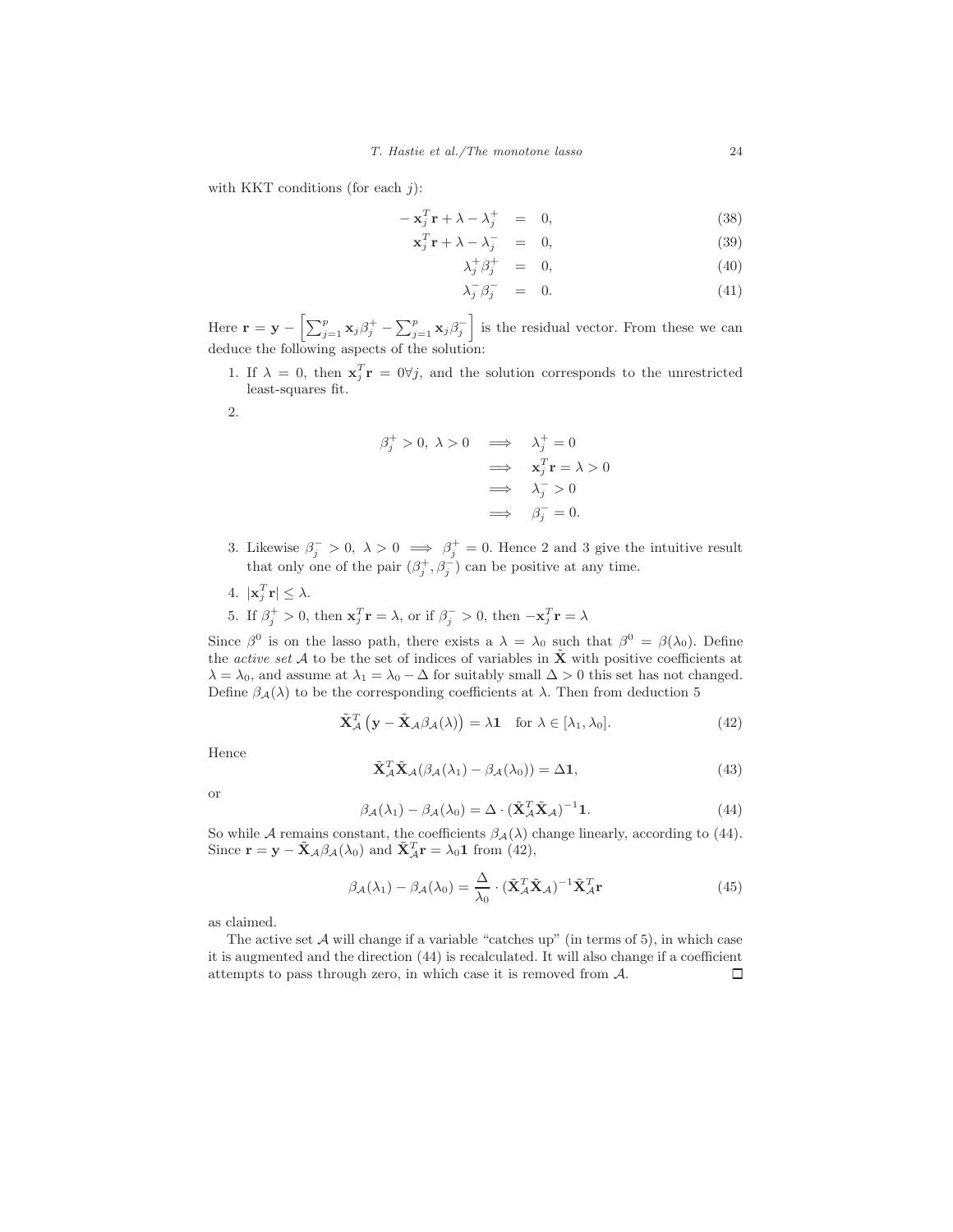Part 2.. At each step, the monotone incremental forward stagewise algorithm (Algorithm 3) selects the variable having largest correlation with the residuals, and moves its coefficient up by  $\epsilon$ . There may be a set A of variables competing for this maximal correlation, and a succession of  $N$  such moves can be divided up according to the  $N_j = \rho_j N$  that augmented variable js coefficient. In the limit as  $\epsilon$  decreases and N increases such that  $N\epsilon = \epsilon$ , we can expect an active set A of variables tied in terms of the largest correlation, and a sequence of moves of total  $L_1$  arc-length  $\varepsilon$  distributed among this set with proportions  $\rho_A$ . Efron et al. (2004) showed in their Lemma 11 that for sufficiently small  $\varepsilon$ , this set would not change. Suppose  $\tilde{\mathbf{X}}_{A}^{T}\mathbf{r} = c\mathbf{1}$  for some c, reflecting the equal correlations.

The limiting sequence of moves  $\varepsilon \rho_A$  must have positive components, must maintain the equal correlation with the residuals, and subject to these constraints should decrease the residual sum-of-squares as fast as possible.

Consider the optimization problem

$$
\min_{\rho} \frac{1}{2} ||\mathbf{r} - \varepsilon \tilde{\mathbf{X}}_{\mathcal{A}\rho}||_2^2 \text{ subject to } \rho_j \ge 0, \sum_{j \in \mathcal{A}} \rho_j = 1,
$$
 (46)

which captures the first and third of these requirements. The Lagrangian is

$$
L(\rho, \gamma, \lambda) = \frac{1}{2} ||\mathbf{r} - \varepsilon \tilde{\mathbf{X}} \rho||_2^2 - \sum_{j=1}^p \gamma_j \rho_j + \lambda (\sum_j \rho_j - 1), \tag{47}
$$

with KKT conditions

$$
-\varepsilon \tilde{\mathbf{X}}_{\mathcal{A}}^T(\mathbf{r} - \varepsilon \tilde{\mathbf{X}}_{\mathcal{A}} \rho) - \gamma + \lambda \mathbf{1} = 0
$$
\n(48)

$$
\begin{array}{rcl}\n\gamma_j & \geq & 0 \\
\rho_j & \geq & 0 \\
\gamma_j \rho_j & = & 0 \\
\sum_j \rho_j & = & 1.\n\end{array} \tag{49}
$$

Here  $\gamma$  is a vector with components  $\gamma_j$ ,  $j \in \mathcal{A}$ . Note that for  $\rho_j > 0$ ,  $\gamma_j = 0$ , and hence (48) shows that the correlations with the residual remain equal, which was the second requirement above.

Consider a second optimization problem (the one in the statement of the the theorem):

$$
\min_{\theta} \frac{1}{2} ||\mathbf{r} - \tilde{\mathbf{X}}_{\mathcal{A}} \theta||_2^2 \text{ subject to } \theta_j \ge 0. \tag{50}
$$

The corresponding KKT conditions are

$$
-\tilde{\mathbf{X}}_{\mathcal{A}}^{T}(\mathbf{r} - \tilde{\mathbf{X}}_{\mathcal{A}}\theta) - \nu = 0
$$
\n(51)

$$
\begin{array}{rcl}\n\nu_j & \geq & 0 \\
\theta_j & \geq & 0 \\
\nu_j \theta_j & = & 0\n\end{array} \tag{52}
$$

We now show that the  $\hat{\rho} = \hat{\theta}/||\hat{\theta}||_1$  solves (46) for all  $\varepsilon > 0$ , where  $\hat{\theta}$  is the solution to (50). From (48) we get

$$
\varepsilon^2 \tilde{\mathbf{X}}_{\mathcal{A}}^T \tilde{\mathbf{X}}_{\mathcal{A}} \rho = (\lambda + \varepsilon c) \mathbf{1} + \gamma,\tag{53}
$$

and from (51)

$$
\tilde{\mathbf{X}}_{\mathcal{A}}^T \tilde{\mathbf{X}}_{\mathcal{A}} \hat{\theta} = c \mathbf{1} + \nu. \tag{54}
$$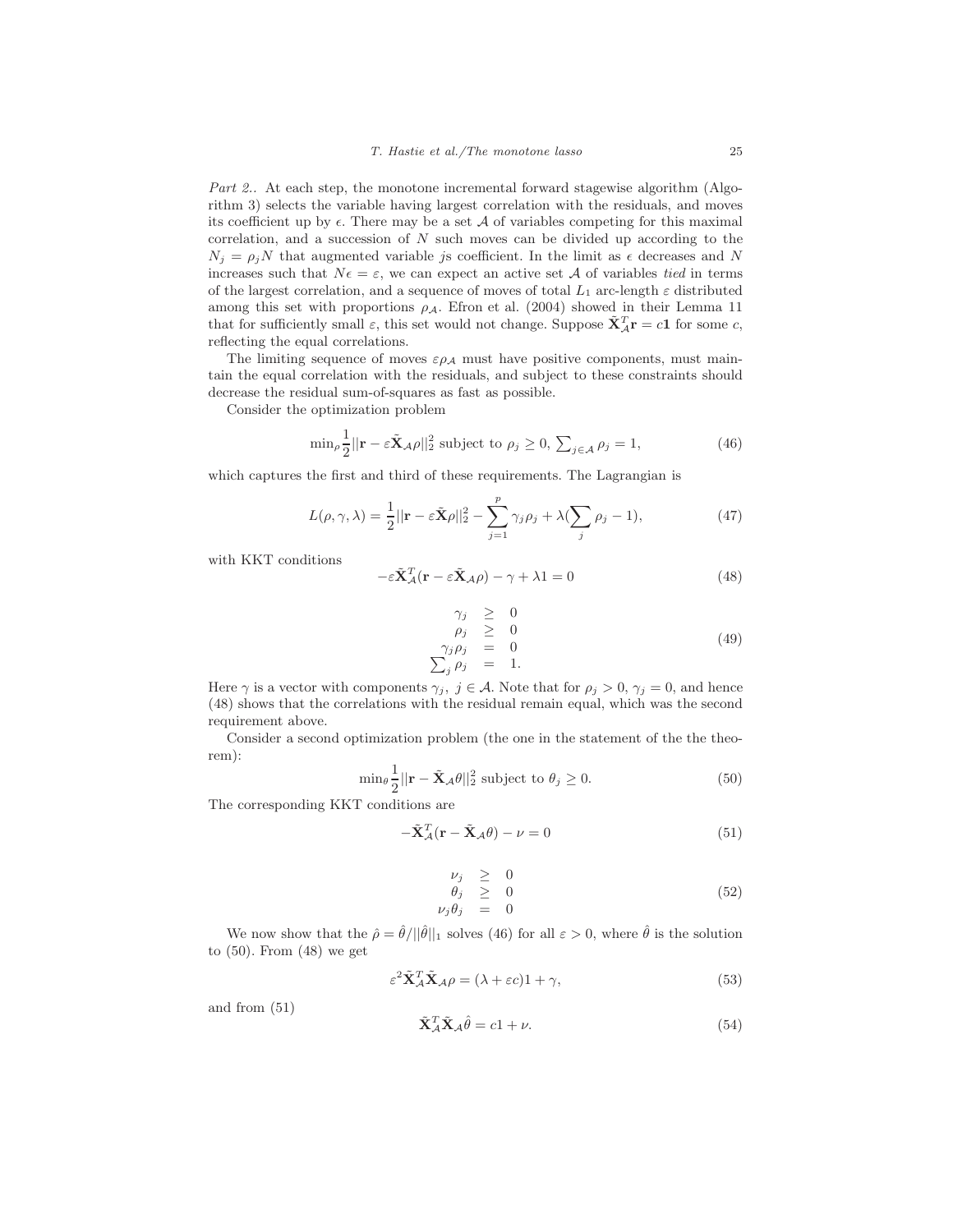With  $s = ||\hat{\theta}||_1 = \sum_{j \in \mathcal{A}} \hat{\theta}_j$ , we multiply (54) by  $\varepsilon^2/s$  to get

$$
\varepsilon^2 \tilde{\mathbf{X}}_A^T \tilde{\mathbf{X}}_A \hat{\rho} = \frac{\varepsilon^2}{s} (c1 + \nu) \tag{55}
$$

$$
= (\lambda^* + \varepsilon c) 1 + \gamma^*, \tag{56}
$$

where

$$
\gamma_j^* = \nu_j \frac{\varepsilon^2}{s}
$$

$$
\lambda^* = \frac{\varepsilon^2 c}{s} - \varepsilon c.
$$

It is easy to check, using (52), that  $(\hat{\rho}, \gamma^*, \lambda^*)$  satisfy (48)-(49).

Variables with  $\hat{\theta}_j = 0$  may drop out of the active set, since from (48) and (49), if  $\gamma_i > 0$ , for  $\varepsilon > 0$  their correlation will decrease faster than those with positive coefficients.

This directions is pursued until a variable not in  $A$  "catches up" in terms of correlation, at which point the procedure stops,  ${\mathcal A}$  is updated, and the direction is recomputed.  $\hfill \Box$ puted.

# **A.2. Proof of Theorem 3**

We need to verify that when using piecewise constant basis functions, (36) holds for every  $A$  and every sign matrix  $S_A$ .

Suppose we use k piecewise constant basis functions with knots  $t_1 \leq \cdots \leq t_k$ . Let

$$
n_j = \sum_{i=1}^n I(x_i > t_j)
$$

be the number of observed x's to the right of the  $i$ -th knot. Without loss of generality, we assume that each  $n_j > 0$ , otherwise that predictor contributes nothing to the model as all observed x's are either to the right or the left of that knot.

A simple calculation shows that, for  $i \leq j$ , after normalizing the columns of X,

$$
(X^t X)_{ij} = \sqrt{\frac{(n - n_i)}{n_i} \cdot \frac{n_j}{n_j - n}},
$$

which is the covariance function of a Brownian bridge  $(B_s)_{0 \leq s \leq 1}$ , normalized to have unit variance, at the time points  $0 < s_1 \leq \cdots \leq s_k < 1$ 

$$
s_j = \frac{n_{k-j+1}}{n}.
$$

If we can prove that  $(X<sup>t</sup> X)^{-1}$  is diagonally dominant for every k and every choice of knots, then, as every principal minor is of exactly the same form (with a smaller  $k$  and fewer knots), we will also have proved that  $(X_A^t X_A)^{-1}$  is diagonally dominant, hence that the lasso paths are monotone.

We prove that  $(X^t X)^{-1}$  is diagonally dominant by computing  $(X^t X)^{-1}$ . One way to compute the  $(X<sup>t</sup> X)^{-1}$  is to compute the density of

$$
\left(\frac{B_{s_1}}{\sqrt{s_1(1-s_1)}},\ldots,\frac{B_{s_k}}{\sqrt{s_k(1-s_k)}}\right)
$$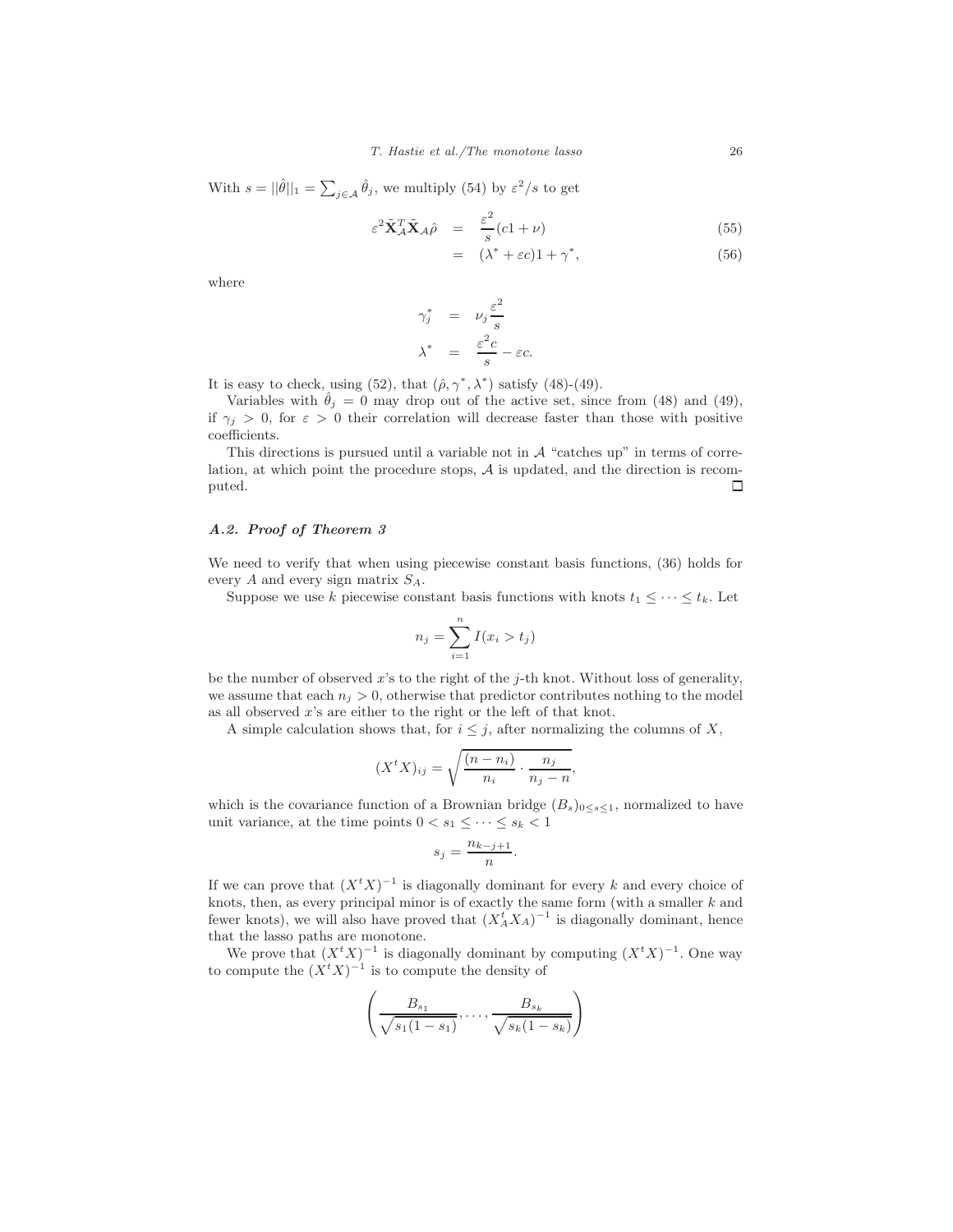and read off the inverse from the exponent of the density. Before we turn to computing the density, we note that

$$
\left(\frac{B_{s_1}}{\sqrt{s_1(1-s_1)}},\ldots,\frac{B_{s_k}}{\sqrt{s_k(1-s_k)}}\right) \stackrel{D}{=} \left(\frac{W_{v_1}}{\sqrt{v_1}},\ldots,\frac{W_{s_k}}{\sqrt{v_k}}\right)
$$

where  $W$  is a standard Brownian motion and

$$
v_j = \frac{s_j}{1 - s_j}.
$$

It is now simple to show that, up to a constant multiple, the exponent of the density of

$$
\left(\frac{W_{v_1}}{\sqrt{v_1}},\ldots,\frac{W_{v_k}}{\sqrt{v_k}}\right)
$$

evaluated at  $(w_1, \ldots, w_k)$  is

$$
w_{s_1}^2+\sum_{j=2}^k\frac{(v_j^{1/2}w_{v_j}-v_{j-1}^{1/2}w_{v_{j-1}})^2}{v_j-v_{j-1}}.
$$

Therefore  $(X<sup>t</sup> X)^{-1}$  has elements

$$
(XtX)^{-1}_{j,j} = v_j \left( \frac{1}{v_j - v_{j-1}} + \frac{1}{v_{j+1} - v_j} \right)
$$
  
= 
$$
\frac{(v_{j+1} - v_{j-1})v_j}{(v_j - v_{j-1})(v_{j+1} - v_j)}
$$
  

$$
(XtX)^{-1}_{j,j-1} = -\frac{\sqrt{v_j v_{j-1}}}{v_j - v_{j-1}}.
$$

Because the off-diagonal entries of  $(X<sup>t</sup> X)^{-1}$  are non-positive, we only have to show that

$$
(X^t X)^{-1} \mathbf{1} \ge 0,
$$

as multiplying on the left and right by  $S_A$  will only increase the entries of the above vector.

We must therefore prove that for all  $j$ ,

$$
\frac{(v_{j+1}-v_{j-1})v_j}{(v_j-v_{j-1})(v_{j+1}-v_j)}-\frac{\sqrt{v_jv_{j-1}}}{v_j-v_{j-1}}-\frac{\sqrt{v_{j+1}v_j}}{v_{j+1}-v_j}\geq 0.
$$

By scaling and combining fractions, the above is implied by the following: for every  $a < 1 < b$ 

$$
1 - \sqrt{a} \cdot \frac{b-1}{b-a} - \sqrt{b} \cdot \frac{1-a}{b-a} \ge 0.
$$

It remains therefore to prove that this inequality holds. However, this is just Jensen's inequality: define a two-point distribution placing mass  $(b-1)/(b-a)$  on  $\sqrt{a}$  and mass  $(1 - a)/(b - a)$  on  $\sqrt{b}$ . Then, if Z is distributed according to this law:

$$
E(X) = \sqrt{a} \cdot \frac{b-1}{b-a} + \sqrt{b} \cdot \frac{1-a}{b-a} \le (E(X^2))^{1/2} = 1.
$$

We note that general conditions for monotonicity can be derived. However it is not clear how these might be verified in practice.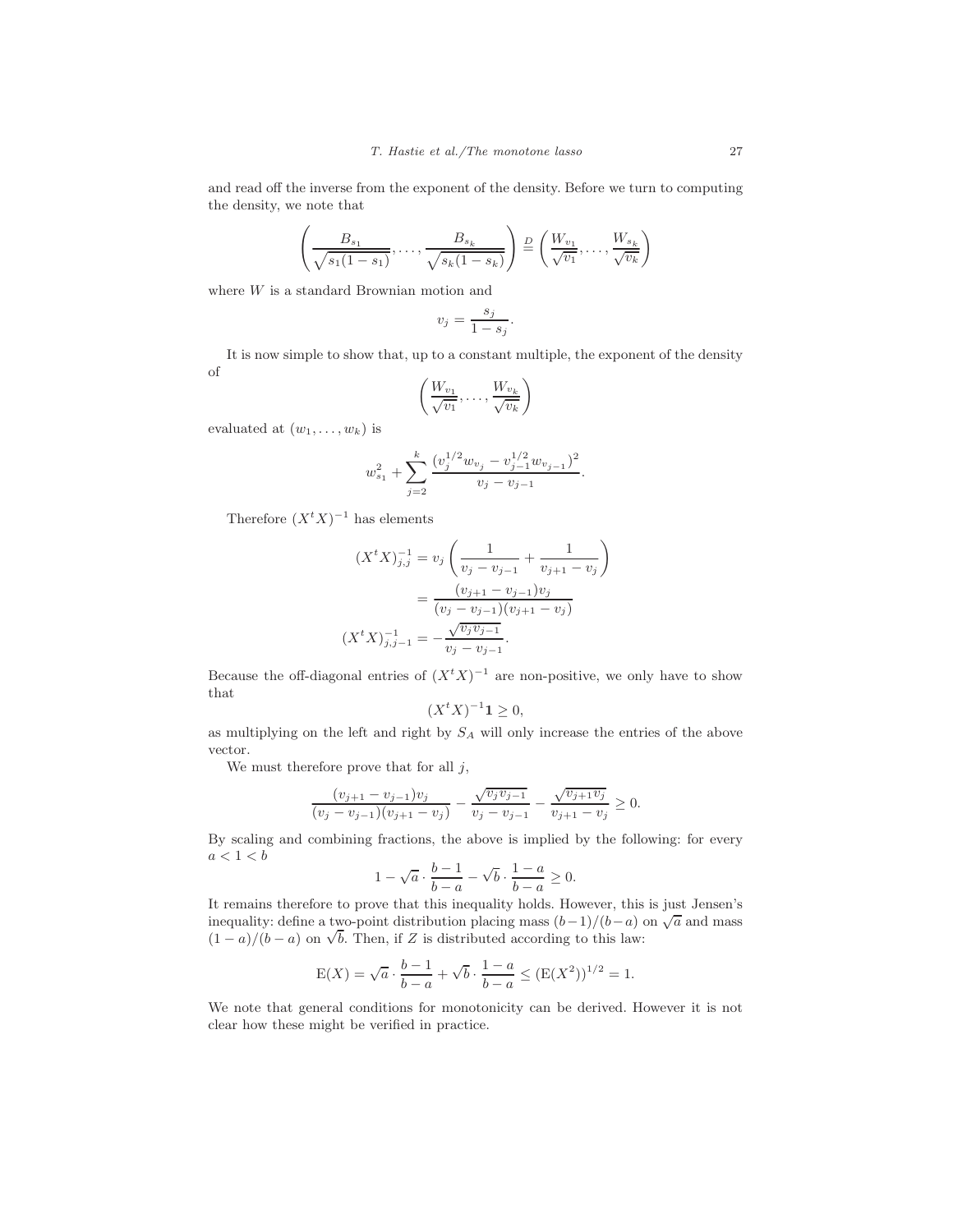#### **A.3. Simulation Details**

Here we give more details of the simulation in Section 7. The regression model has the form

$$
Y = X\beta + \epsilon,\tag{57}
$$

where  $X \sim N(0, \Sigma)$ . X has 1000 components, correlated in blocks of size 20. Hence  $\Sigma$  is a block-diagonal covariance matrix, with 50 blocks  $\Sigma_m$  each of size 20, and each block has the (identical) form

$$
\Sigma_m = (1 - \rho)\mathbf{I}_{20} + \rho \mathbf{11}^T. \tag{58}
$$

We used  $\rho = 0.95$  in each block. The 1000-vector  $\beta$  was chosen to be sparse, with only 50 non-zero entries — one per block. Without loss of generality, we picked the first variable in each block to have a non-zero coefficient, drawn at random from a standard Gaussian distribution. The noise term  $\epsilon$  was also Gaussian, with variance  $\sigma^2 = 36$ .  $N = 60$  realizations were drawn from this model. For the noise-to signal ratio we compute  $var(\epsilon)/var(X\beta)$ . Since X and  $\beta$  have mean zero, the denominator is  $E(\beta^T \Sigma \beta) = \text{tr}[\Sigma E(\beta \beta^T)] = 50$ , hence the ratio is 0.72.

#### **References**

- Buhlmann, P. (2006), 'Boosting for high-dimensional linear models', Annals of Statistics **34**(2), 559–583. MR2281878
- Chen, S. S., Donoho, D. L. & Saunders, M. A. (1998), 'Atomic decomposition by basis pursuit', SIAM Journal on Scientific Computing pp. 33–61.
- Donoho, D. & Tsaig, Y. (2006), Fast solution of  $\ell_1$ -norm minimization problems when the solution may be sparse, Technical report, Stanford University.
- Efron, B., Hastie, T., Johnstone, I. & Tibshirani, R. (2004), 'Least angle regression', Annals of Statistics **32**(2), 407–499. (with discussion).
- Friedman, J. (2001), 'Greedy function approximation: a gradient boosting machine', Annals of Statistics **29**, 1180. MR1873328
- Friedman, J., Hastie, T. & Tibshirani, R. (2000), 'Additive logistic regression: a statistical view of boosting (with discussion)', Annals of Statistics **28**, 337– 307.
- Friedman, J. & Popescu, B. (2004), Gradient directed regularization, Technical report, Stanford University.
- Hastie, T., Tibshirani, R. & Friedman, J. (2001), The Elements of Statistical Learning; Data mining, Inference and Prediction, Springer Verlag, New York.
- Osborne, M., Presnell, B. & Turlach, B. (2000), 'A new approach to variable selection in least squares problems', IMA Journal of Numerical Analysis **20**, 389–404.
- Park, M.-Y. & Hastie, T. (2006),  $l_1$  regularization path algorithms for generalized linear models, Technical report, Stanford University.
- Rosset, S. (2005), Tracking curved regularized optimization solution paths, in 'Advances in Neural Information Processing Systems (NIPS\*2004)', Vol. 17, MIT Press, Cambridge, MA. to appear.